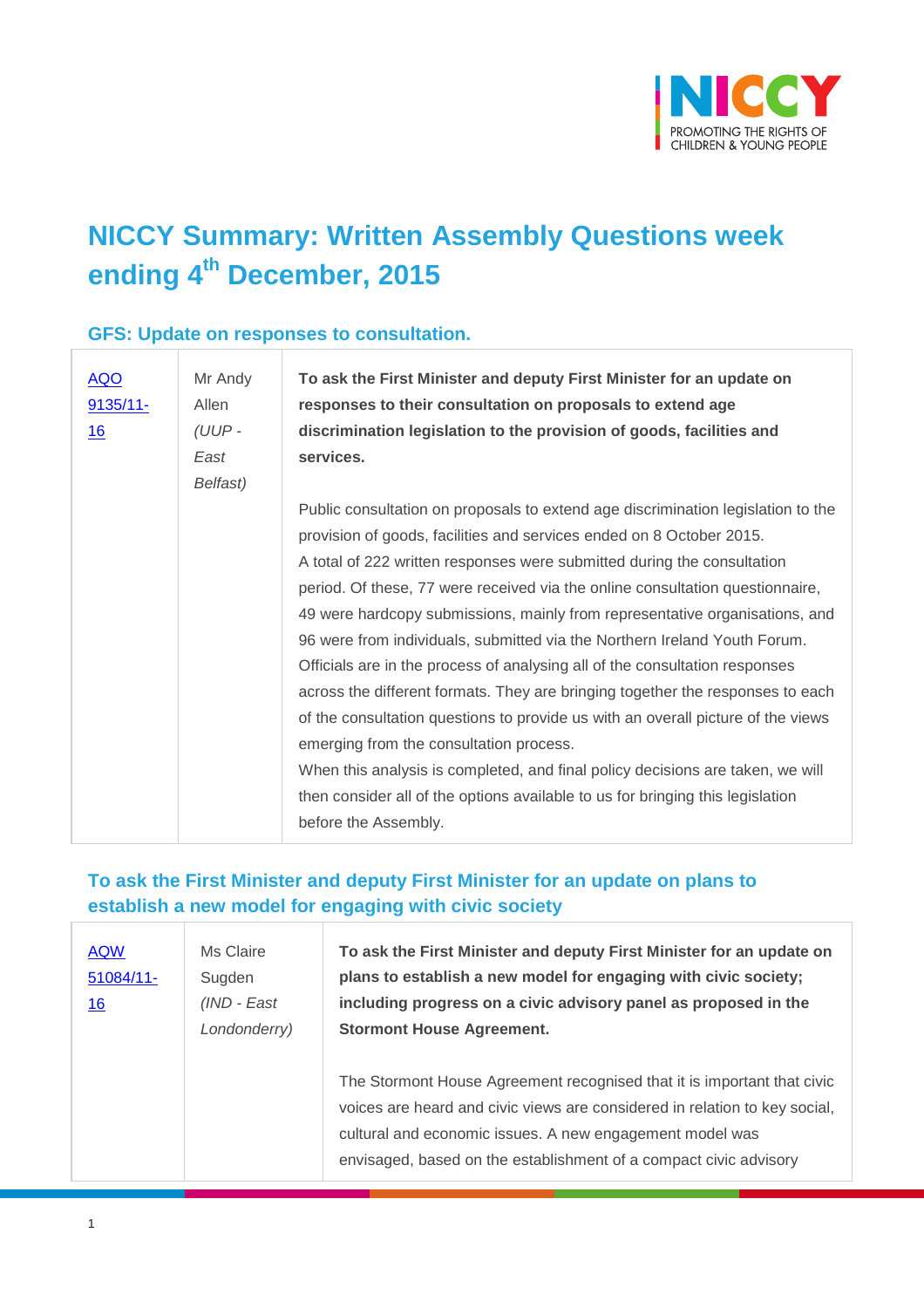

| .<br>×<br>M. | ۰. |
|--------------|----|

The next steps for the establishment of the panel were set out in the Stormont Agreement and Implementation Plan of 17 November 2015. A panel of six people will be established by the Executive. It will be tasked by the Executive to consider specific strategic issues relevant to the Programme for Government and report to the Executive. It may also propose subjects that it wishes to consider and seek Executive agreement to do so. The panel will seek the views of a wide range of representatives and stakeholders from civic society. Panel members, including the Chair will be identified and appointed by OFMDFM. Agreed terms of reference for the panel were set out at Appendix F7 of the Stormont Agreement and Implementation Plan.

#### **Update on the Revised Child Poverty Strategy;**

| <b>AQW</b><br>50850/11-16 | Ms Claire<br>Sugden<br>$(IND - East)$<br>Londonderry) | To ask the First Minister and deputy First Minister for an update<br>on the Revised Child Poverty Strategy; including, (a) when it will<br>be laid in the Assembly; and (b) published. |
|---------------------------|-------------------------------------------------------|----------------------------------------------------------------------------------------------------------------------------------------------------------------------------------------|
|                           |                                                       | We refer to our response to you dated 22 October (AQW48692/11-<br>16) on this matter.                                                                                                  |

#### **Progress report on Bright Start**

| <b>AQW</b><br>$50617/11$ -<br>16 | Mr<br>Steven<br>Agnew<br>$(GPNI -$ | To ask the First Minister and deputy First Minister whether they intend<br>to publish a progress report on Bright Start; and if so, to provide details<br>on when the report will be published. |
|----------------------------------|------------------------------------|-------------------------------------------------------------------------------------------------------------------------------------------------------------------------------------------------|
|                                  | North                              | The first phase of the Executive's Childcare Strategy (A Strategic Framework                                                                                                                    |
|                                  | Down)                              | and Key First Actions) was launched on 25 September 2013. The Framework                                                                                                                         |
|                                  |                                    | sets out a direction of travel for the Childcare Strategy and its 15 key first                                                                                                                  |
|                                  |                                    | actions are initial steps to getting it there. The draft Childcare Strategy (open                                                                                                               |
|                                  |                                    | for public consultation from 28 July – 13 November 2015) builds on and                                                                                                                          |
|                                  |                                    | develops the "Bright Start" themes and priorities. The final Strategy will be                                                                                                                   |
|                                  |                                    | subject to a robust monitoring and evaluation framework.                                                                                                                                        |
|                                  |                                    | The Bright Start school age childcare grant scheme was launched in 2013                                                                                                                         |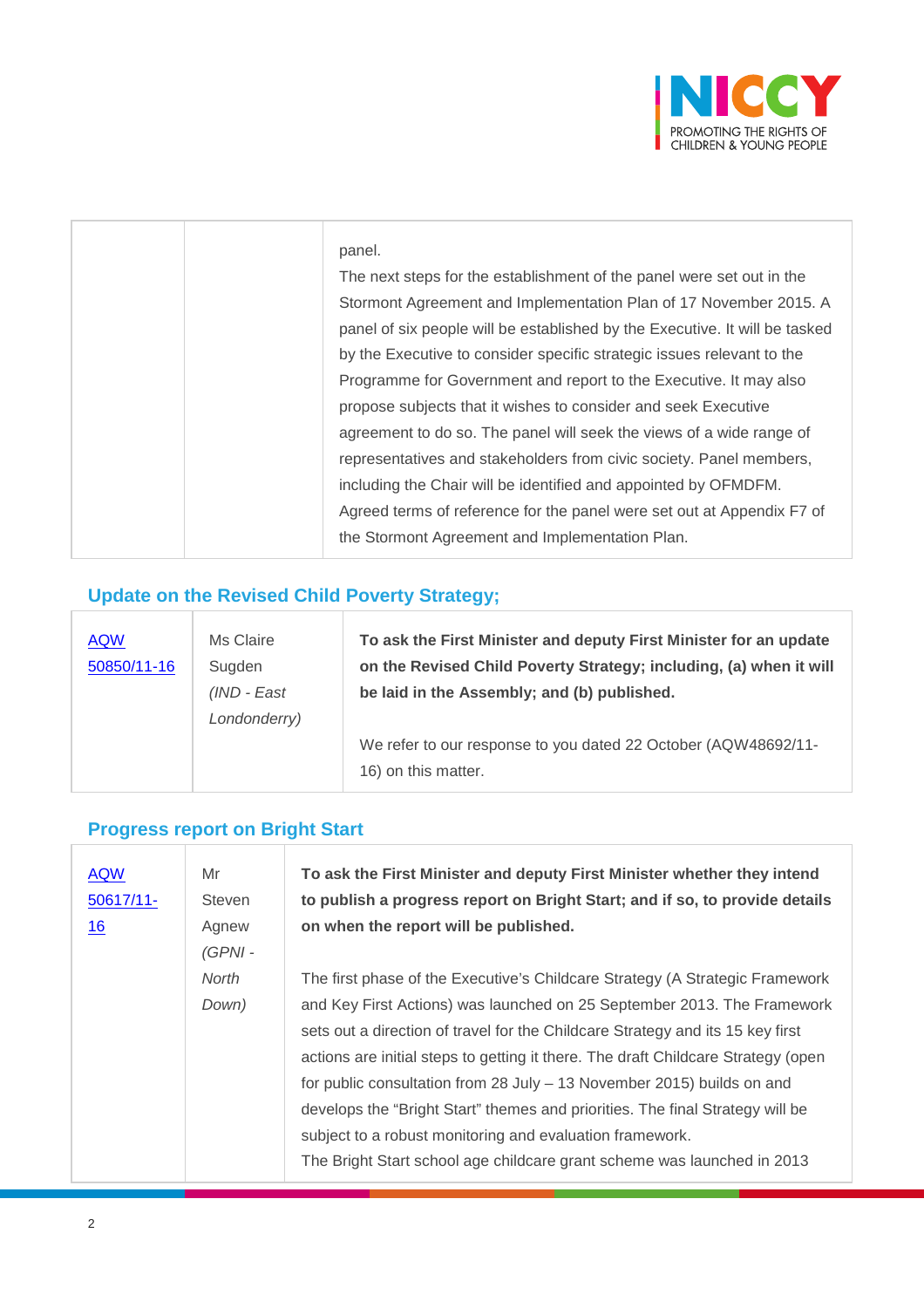

|  | and a third round of funding will open for applications later this month. An   |
|--|--------------------------------------------------------------------------------|
|  | evaluation of the Bright Start grant scheme is planned for early 2016; results |
|  | of the evaluation will be made public and will be used to inform the design    |
|  | and operation of any future grant schemes to support the Childcare Strategy.   |
|  |                                                                                |

#### **Discussions with the UK Government around its intention to replace the Human Rights Act 1998 with a UK Bill of Rights.**

| AQO<br>8245/11-<br>15 | Mr Alastair<br>Ross<br>$(DUP -$<br>East | To ask the First Minister and deputy First Minister what discussions<br>they have planned with the UK Government around its intention to<br>replace the Human Rights Act 1998 with a UK Bill of Rights. |
|-----------------------|-----------------------------------------|---------------------------------------------------------------------------------------------------------------------------------------------------------------------------------------------------------|
|                       | Antrim)                                 | Replacing the Human Rights Act with a British Bill of Rights was a                                                                                                                                      |
|                       |                                         | Conservative election manifesto pledge and we are advised that their                                                                                                                                    |
|                       |                                         | Ministers intend to make an announcement regarding their plans in due                                                                                                                                   |
|                       |                                         | course.                                                                                                                                                                                                 |
|                       |                                         | Responsibility for the relevant legislation lies with the Ministry of Justice and                                                                                                                       |
|                       |                                         | the Northern Ireland Office.                                                                                                                                                                            |
|                       |                                         | Until announcements on the Government's proposals are made it would be                                                                                                                                  |
|                       |                                         | unwise to speculate on the impact any new British Bill of Rights may have                                                                                                                               |
|                       |                                         | on the Department's functions.                                                                                                                                                                          |
|                       |                                         | We will continue to keep a watching brief and as more details emerge on the                                                                                                                             |
|                       |                                         | proposals, we will wish to discuss them.                                                                                                                                                                |

#### **Assessment of the Higher Level Apprenticeship pilot projects.**

| <b>AQO</b><br>$9231/11 -$<br><u>16</u> | Mr Samuel<br>Gardiner<br>MBE | To ask the Minister for Employment and Learning for his assessment<br>of the Higher Level Apprenticeship pilot projects. |
|----------------------------------------|------------------------------|--------------------------------------------------------------------------------------------------------------------------|
|                                        | (UUP-                        | In collaboration with employers throughout Northern Ireland, further                                                     |
|                                        | Upper                        | education colleges and universities have been working to develop a number                                                |
|                                        | Bann)                        | of pilot Higher Level Apprenticeships to commence during 2015/16.                                                        |
|                                        |                              | To date, 31 higher level apprenticeship pilots, across nine occupational                                                 |
|                                        |                              | areas are being funded. These pilots have the potential to deliver over 400                                              |
|                                        |                              | higher apprenticeships.                                                                                                  |
|                                        |                              | I am encouraged by the number of pilots that have been developed and the                                                 |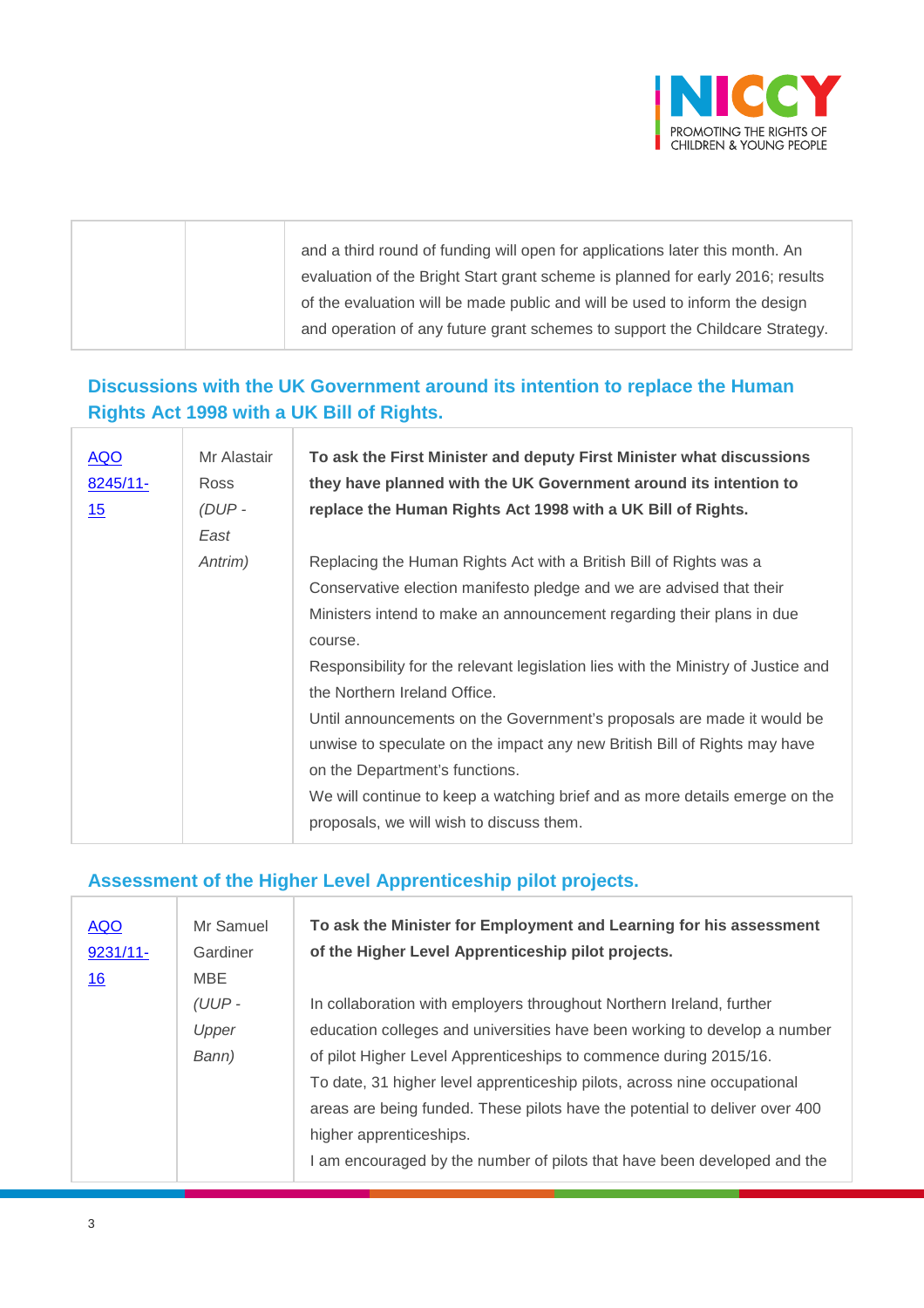

|  | range of occupational areas covered.                                          |
|--|-------------------------------------------------------------------------------|
|  | The Skills Barometer, launched in November, identified that there will be a   |
|  | strong need in our economy for people with intermediate and graduate level    |
|  | skills across a range of sectors in the coming years.                         |
|  | Higher Level Apprenticeships will help to meet this demand as well as         |
|  | increasing the general employability of those undertaking them. The Skills    |
|  | Barometer also shows that those who complete a Higher Level                   |
|  | Apprenticeship will also greatly increase their earning potential.            |
|  | An evaluation framework for the pilots has been developed in conjunction      |
|  | with relevant sector partnerships and the Strategic Advisory Forum. The       |
|  | evaluation will be ongoing throughout the lifetime of the pilots with regular |
|  | feedback sought from employers, colleges and universities and the             |
|  | apprentices themselves.                                                       |
|  | The results of the evaluation will help to inform the future development of   |
|  | Higher Level Apprenticeships as the new apprenticeship system is              |
|  | introduced from September 2016 onwards.                                       |
|  |                                                                               |

## **How Further Education Colleges can help address the educational underachievement of boys.**

| <b>AQO</b><br>$9225/11$ -<br>16 | Mr Ian<br>McCrea<br>$(DUP -$ | To ask the Minister for Employment and Learning to outline how Further<br>Education Colleges can help address the educational underachievement<br>of boys. |
|---------------------------------|------------------------------|------------------------------------------------------------------------------------------------------------------------------------------------------------|
|                                 | Mid                          |                                                                                                                                                            |
|                                 | Ulster)                      | Further Education colleges have a key role in supporting social inclusion by                                                                               |
|                                 |                              | providing those who have low or no qualifications, or who have barriers to                                                                                 |
|                                 |                              | learning, with the skills and qualifications needed to find employment and to                                                                              |
|                                 |                              | become economically active.                                                                                                                                |
|                                 |                              | In this regard, colleges are key deliverers of the Training for Success                                                                                    |
|                                 |                              | Programme for 16 and 17 year olds, providing 44% of all provision in Northern                                                                              |
|                                 |                              | Ireland. Training for Success guarantees training for up to 104 weeks to enable                                                                            |
|                                 |                              | participants to gain qualifications at level 2 or level 3 with a view to finding                                                                           |
|                                 |                              | employment in a trainees' chosen vocational areas. The programme therefore                                                                                 |
|                                 |                              | helps all young people who reach school leaving age without achieving 5                                                                                    |
|                                 |                              | GCSEs at grades A* to C, including English and maths to achieve an                                                                                         |
|                                 |                              | equivalent qualification. Within colleges 85% of participants on Training for                                                                              |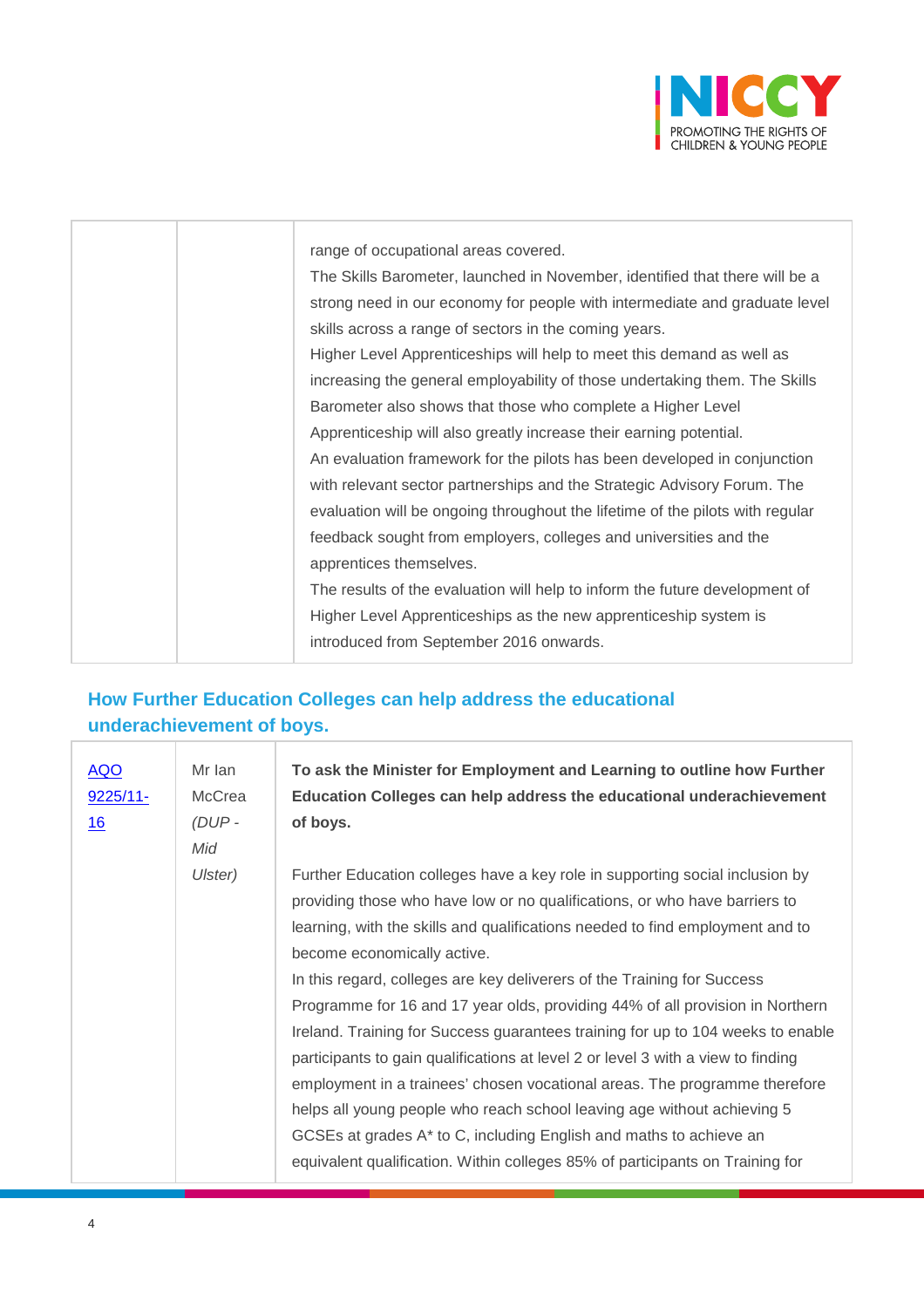

| Success are male.                                                              |
|--------------------------------------------------------------------------------|
| My Department is also introducing wide ranging innovative reforms to Northern  |
| Ireland's system of professional and technical training, through a new Level 2 |
| Youth Training programme and a new system of apprenticeships at Level 3        |
| and above. The FE Colleges will be central to the success of this new system,  |
| working with employers to develop appropriate curriculum and as a key          |
| deliverer of off-the-job training for Youth Training and Apprenticeships from  |
| Level 3-5.                                                                     |
| My Department and the Department for Education are taking forward an           |
| innovative project to develop and build upon models of delivery of Essential   |
| Skills in schools.                                                             |
| The overall aim is to address the underachievement in GCSE English and         |
| maths - currently 31% of young people leave school without a grade C or        |
| above in GCSE English and maths -, to ensure young people develop their        |
| English and maths to enable them to progress into work; their chosen career    |
| path and to opportunities for further learning.                                |
|                                                                                |

#### **Departmental plans or support programmes to assist people not in education, employment or training for three or more years.**

| <u>AQO</u><br>$9230/11$ -<br>16 | Mr Pat<br>Ramsey<br>$(SDLP -$<br>Foyle) | To ask the Minister for Employment and Learning to outline any<br>departmental plans or support programmes to assist people not in<br>education, employment or training for three or more years. |
|---------------------------------|-----------------------------------------|--------------------------------------------------------------------------------------------------------------------------------------------------------------------------------------------------|
|                                 |                                         | My plans and programmes for addressing the needs of young people who are                                                                                                                         |
|                                 |                                         | not in education, employment or training operate within the overall 'Pathways                                                                                                                    |
|                                 |                                         | to Success' strategy. This, the Executive's cross-departmental strategy, will                                                                                                                    |
|                                 |                                         | guide the direction of our programmes to 2020.                                                                                                                                                   |
|                                 |                                         | A recent independent interim evaluation carried out by the Centre for                                                                                                                            |
|                                 |                                         | Economic and Social Inclusion indicated that our overall policy direction was                                                                                                                    |
|                                 |                                         | on track and concluded that Gross Value Added of £61 million was generated                                                                                                                       |
|                                 |                                         | by the direct DEL programmes evaluated.                                                                                                                                                          |
|                                 |                                         | With the cessation of funding for NEET programmes under the Economy and                                                                                                                          |
|                                 |                                         | Jobs Initiative in March 2015, my Department has continued to support young                                                                                                                      |
|                                 |                                         | people in the NEET category through 19 projects under the new European                                                                                                                           |
|                                 |                                         | Social Fund Programme.                                                                                                                                                                           |

T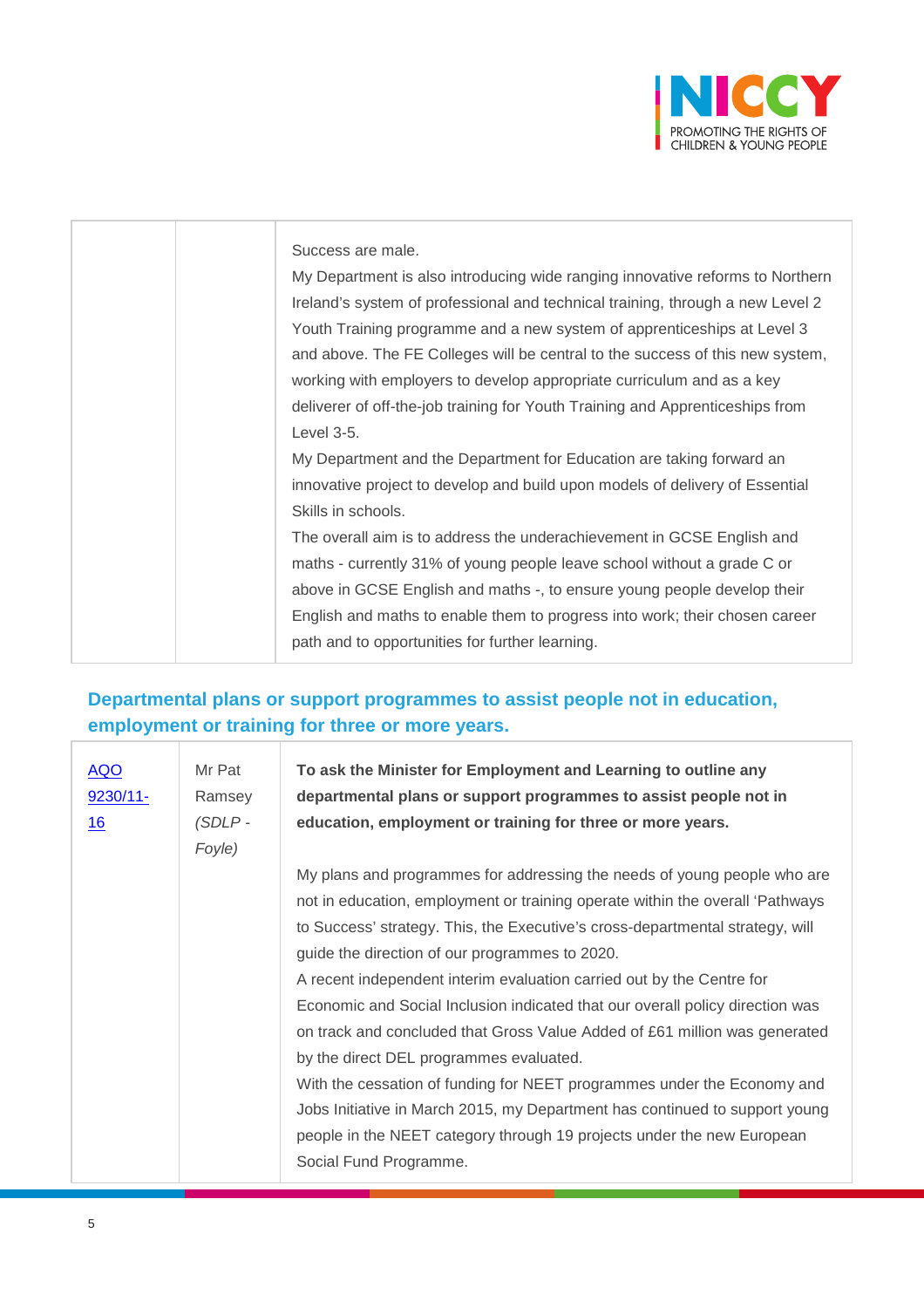

|  | Currently, under Priority 1.2 of the Programme, my Department is funding 13    |
|--|--------------------------------------------------------------------------------|
|  | projects throughout Northern Ireland until 2018.                               |
|  | These projects will ensure that young people have ready access to positive     |
|  | learning opportunities that allow them to develop the necessary vocational and |
|  | life skills to make successful transitions into further and higher education,  |
|  | training, or employment.                                                       |
|  | Under Priority 2.2 of the Programme, my Department is funding 6 projects       |
|  | throughout Northern Ireland until 2018. There are 5 providers covering six     |
|  | geographical areas.                                                            |
|  | These will provide a wraparound family intervention support and employability  |
|  | mentoring service, helping families address the health, social, economic,      |
|  | educational, employment and training issues that impact on their daily lives.  |
|  | The project will support all family members and break the cycle of             |
|  | intergenerational unemployment and associated poverty in communities.          |
|  |                                                                                |

#### **Food banks**

| <b>AQW</b><br>$51437/11$ -<br><u>16</u> | Mrs Jo-<br>Anne<br><b>Dobson</b><br>$(UUP -$ | To ask the Minister for Social Development, pursuant to AQW 50248/11-<br>16, to detail to the findings of the research conducted by his<br>Department into the use of food banks.                                                                                                                                                                            |
|-----------------------------------------|----------------------------------------------|--------------------------------------------------------------------------------------------------------------------------------------------------------------------------------------------------------------------------------------------------------------------------------------------------------------------------------------------------------------|
|                                         | Upper<br>Bann)                               | My Department undertook research to better understand why people in<br>Northern Ireland are using food banks working with users of the service as<br>well as food bank providers. A report on the findings of this research, An<br>Insight into Food Banks in Northern Ireland, is available on the Department<br>for Social Development's internet website. |

#### **Minister of Education's assessment of the Delivering Social Change Improving Literacy and Numeracy Signature Programme**

Τ

| <b>AQO</b> | Mr Michael   | To ask the Minister of Education for his assessment of the Delivering |
|------------|--------------|-----------------------------------------------------------------------|
| 9203/11-   | McGimpsey    | Social Change Improving Literacy and Numeracy Signature               |
| 16         | (UUP - South | Programme in addressing educational underachievement.                 |
|            | Belfast)     |                                                                       |
|            |              | The Delivering Social Change Literacy and Numeracy Signature          |
|            |              | Programme (DSC) has had a positive impact on pupils but, any recent   |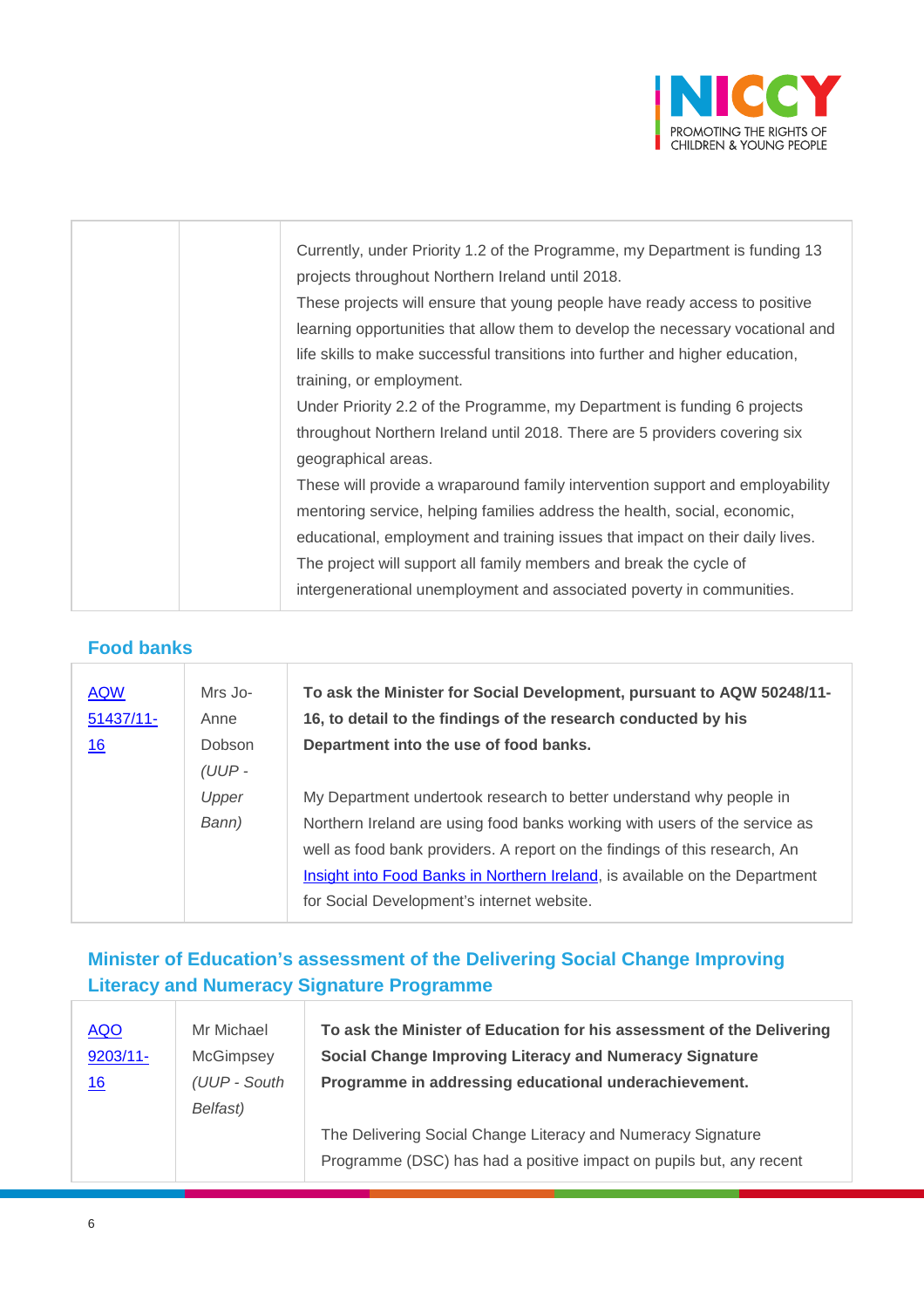

|  | improvement in performance has to be looked at in the current school         |
|--|------------------------------------------------------------------------------|
|  | context.                                                                     |
|  | The DSC Programme represented a significant investment and was one of        |
|  | a number of programmes and interventions provided in schools to improve      |
|  | literacy and numeracy.                                                       |
|  | In line with the Every School a Good School policy; many schools have        |
|  | from within their own resources been working hard to improve the teaching    |
|  | and learning for pupils particularly in maths and English.                   |
|  | The evidence from evaluations carried out by the ETI and Education           |
|  | Authority suggests that the DSC programme has had a positive impact on       |
|  | identifying underperformance, targeting and addressing                       |
|  | underachievement.                                                            |
|  | The ETI evaluation of DSC found that "A significant strength of the          |
|  | programme has been the impact it is having on bringing greater cohesion      |
|  | to the other initiatives operating currently in schools to effect overall    |
|  | improvement in the literacy and numeracy standards attained by the           |
|  | pupils"                                                                      |
|  | Principals and teachers are to be commended for the way in which they        |
|  | embraced the programme and developed it within their schools. In the         |
|  | most successful schools, the learning has been shared across the             |
|  | curriculum and many principals are already mainstreaming the approaches      |
|  | learnt under DSC within their schools.                                       |
|  | Undoubtedly the learning they have gained will provide a lasting legacy for  |
|  | those schools. To support this, I have set aside an additional £200,000 this |
|  | year to provide a legacy programme to disseminate the best practice          |
|  | developed during DSC to all schools.                                         |

#### **Raising awareness among young people in schools about the dangers of legal highs** Ţ Ţ

| <b>AQW</b>   | Mr Garv   | To ask the Minister of Education what steps his Department is taking |
|--------------|-----------|----------------------------------------------------------------------|
| $51537/11$ - | Middleton | to work with stakeholders to raise awareness among young people in   |
| <u>16</u>    | $(DUP -$  | schools about the dangers of legal highs and to prevent them being   |
|              | Foyle)    | brought onto school premises.                                        |
|              |           |                                                                      |

The "New Strategic Direction" for Alcohol and Drugs (NSD) is the DHSSPS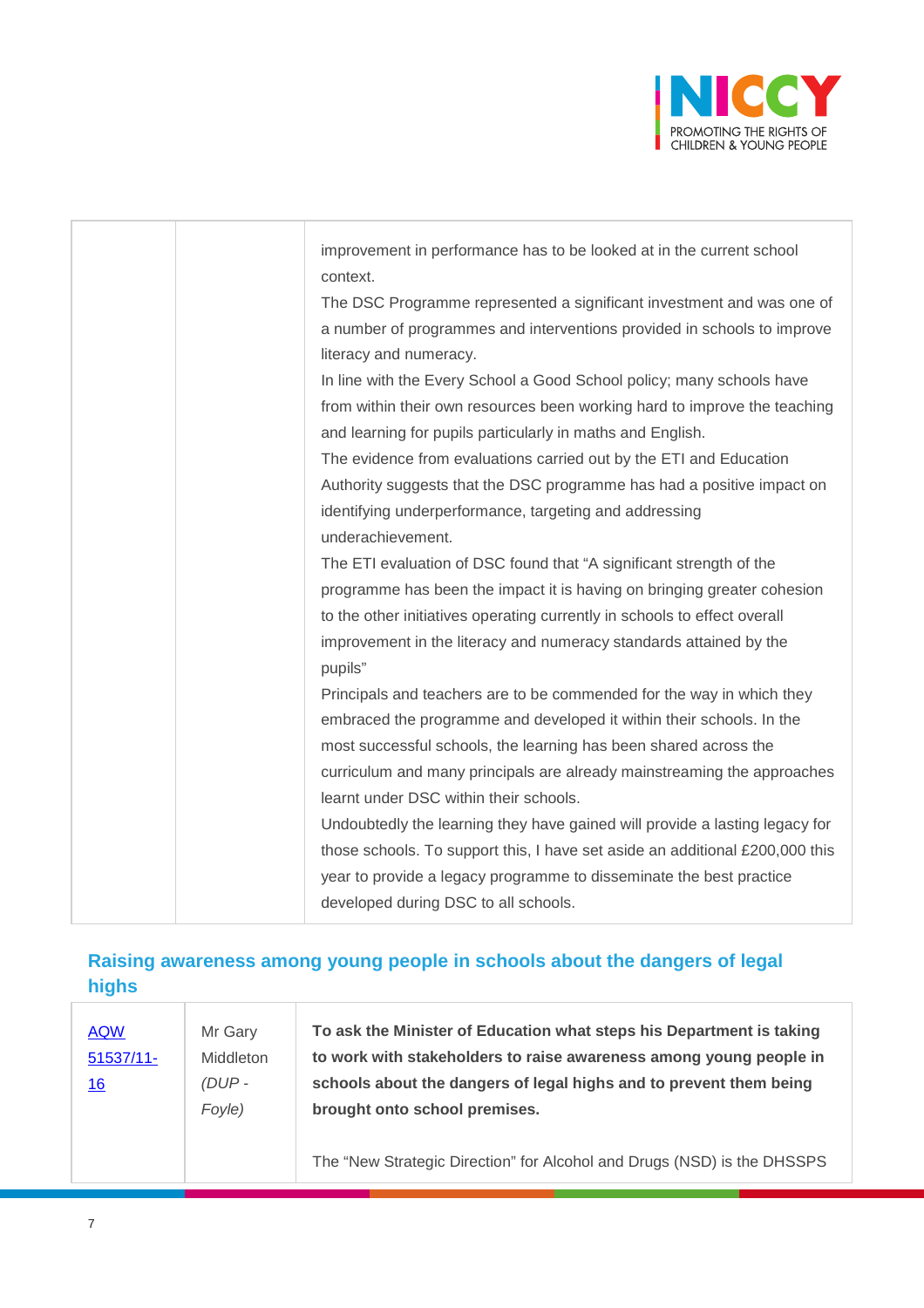

|  | led cross-departmental strategy to tackle the harmful impacts caused by       |
|--|-------------------------------------------------------------------------------|
|  | alcohol and drugs addiction. My Department is represented on the NSD          |
|  | Steering Group of stakeholders which oversees the delivery of NSD Phase       |
|  | 2, monitoring and ongoing policy development process of the strategy.         |
|  | My Department also receives drugs information and alerts through the          |
|  | Drugs and Alcohol Management Information System, and these are                |
|  | forwarded to the Education Authority for action as appropriate. Likewise, my  |
|  | Department passes on advice from the Chief Medical Officer as appropriate.    |
|  | It is a statutory requirement for every grant-aided school to have in place a |
|  | drugs education policy. Drugs education is provided in the curriculum which   |
|  | is taught to all pupils of compulsory school age in grant-aided schools.      |
|  |                                                                               |

#### **Support provided to both primary and post-primary schools to address bullying**

| <b>AQW</b> | Mr Gary   | To ask the Minister of Education to detail what support his Department          |
|------------|-----------|---------------------------------------------------------------------------------|
| 51536/11-  | Middleton | provides to both primary and post-primary schools to address bullying.          |
| 16         | (DUP-     |                                                                                 |
|            | Foyle)    | The Department works in partnership with schools and other stakeholders to      |
|            |           | tackle bullying in a broad, holistic manner.                                    |
|            |           | At primary level, as part of the Personal Development and Mutual                |
|            |           | Understand area of learning, all children are encouraged to develop an          |
|            |           | awareness and understanding of their own and others' feelings and emotions      |
|            |           | and of how their actions affect others. They are also taught strategies and     |
|            |           | skills for keeping themselves healthy and safe.                                 |
|            |           | At post-primary level, the Learning for Life and Work area of learning teaches  |
|            |           | young people to develop strategies to promote personal safety including         |
|            |           | learning about different forms of bullying. At Key Stage 4 this includes        |
|            |           | understanding of how pupils can maximise and sustain their own health and       |
|            |           | well-being.                                                                     |
|            |           | The Department has produced guidance for schools in developing effective        |
|            |           | anti-bullying policies which includes practical initiatives and case studies to |
|            |           | support schools to tackle bullying. The guidance "Pastoral Care in Schools:     |
|            |           | Promoting Positive Behaviour" is available on the Department's website at       |
|            |           | http://www.deni.gov.uk/ppbehaviour-4.pdf. The effectiveness of a school's       |
|            |           | anti-bullying measures is monitored through the regular cycle of school         |
|            |           | inspections.                                                                    |
|            |           |                                                                                 |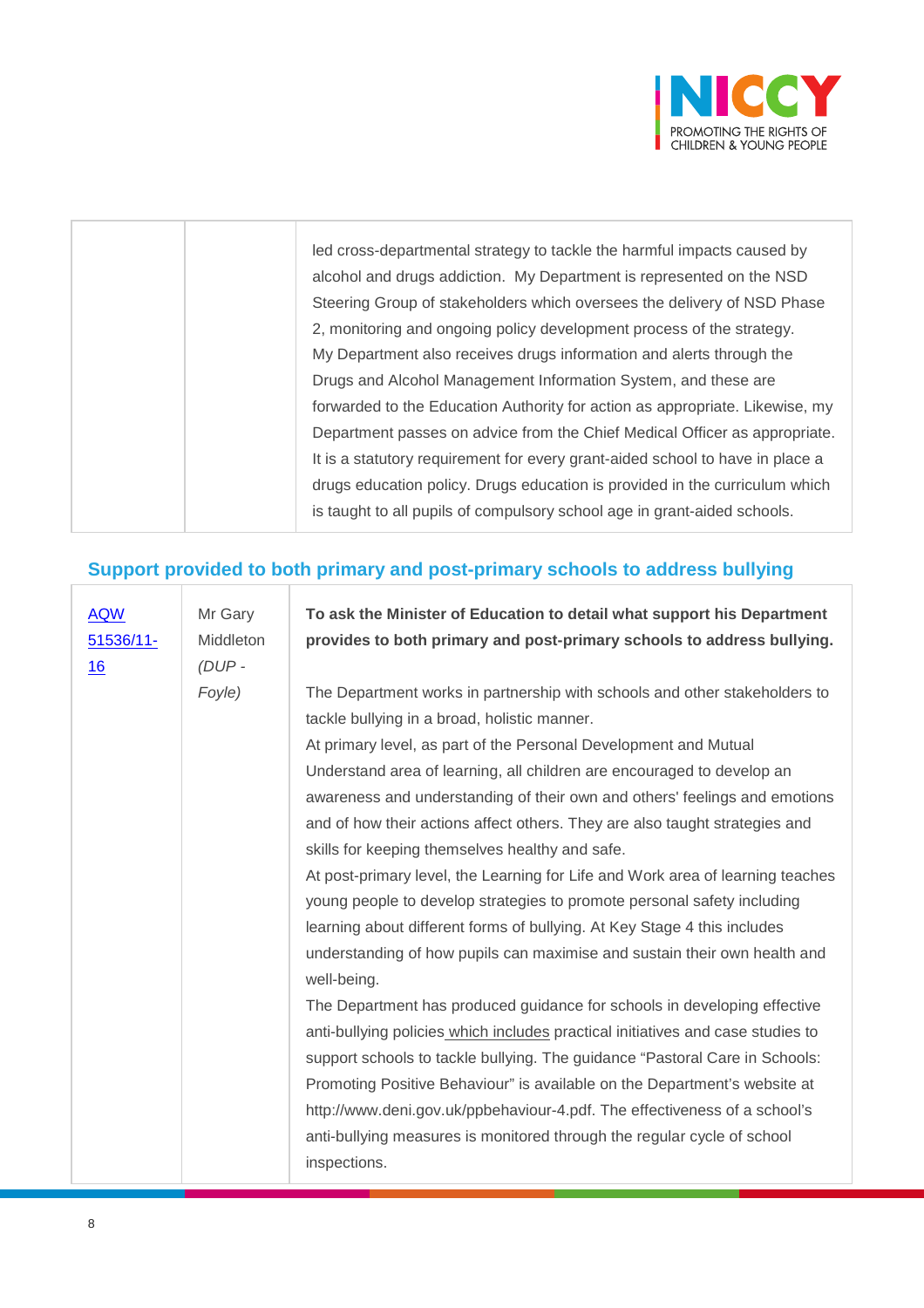

|  | My Department funds the local Anti-Bullying Forum (NIABF), a grouping              |
|--|------------------------------------------------------------------------------------|
|  | which brings together over 25 statutory and non-statutory organisations            |
|  | involved in tackling all forms of bullying. The Forum delivers awareness           |
|  | raising activities, such as the annual Anti-Bullying Week (ABW) and provides       |
|  | practical support, resources and guidance to schools, parents and pupils. In       |
|  | 2013 it released its own resource pack for schools "Effective responses to         |
|  | Bullying Behaviour" which highlighted best-practice and suggested a number         |
|  | of approaches which schools could use in responding to bullying incidents.         |
|  | The Independent Counselling Service for Schools (ICSS) has been                    |
|  | accessible to young people of postprimary age in mainstream schools since          |
|  | September 2007 and to postprimary aged pupils in special schools from              |
|  | January 2011. This allows pupils to speak to a trained counsellor about their      |
|  | concerns or fears around bullying.                                                 |
|  | The Department's "iMatter" Programme is intended to support the entire             |
|  | school community to be engaged in promoting resilient emotional health for         |
|  | all pupils. Under the programme a suite of homework diary inserts and              |
|  | posters on topics of concern to young people such as self esteem and               |
|  | coping with stress, worry, anxiety and bullying, and outlining sources of help     |
|  | are prepared and distributed annually.                                             |
|  | Building on this, I introduced the "Addressing Bullying in Schools Bill" to the    |
|  | Assembly on 30 November 2015. This will provide a single definition of             |
|  | bullying and require grant-aided schools to record all bullying incidents. It will |
|  | also increase the direct responsibility of each Board of Governors for the         |
|  | school's anti-bullying policies and procedures; and for ensuring the               |
|  | effectiveness of those systems is monitored and reviewed on a regular basis.       |
|  | I believe these measures will encourage all schools to bring additional effort     |
|  | and focus to tackling this problem, will promote the more widespread               |
|  | adoption of best-practice in this area and will enhance the consistency with       |
|  | which all schools seek to address bullying.                                        |

#### **What actions are being taken to address the regional disparity in educational provision for deaf children.**

| <b>AQW</b>   | Mr Peter | To ask the Minister of Education what actions are being taken to address |
|--------------|----------|--------------------------------------------------------------------------|
| $51512/11$ - | Weir     | the regional disparity in educational provision for deaf children.       |
| <u> 16</u>   | $(DUP -$ |                                                                          |

Τ

Τ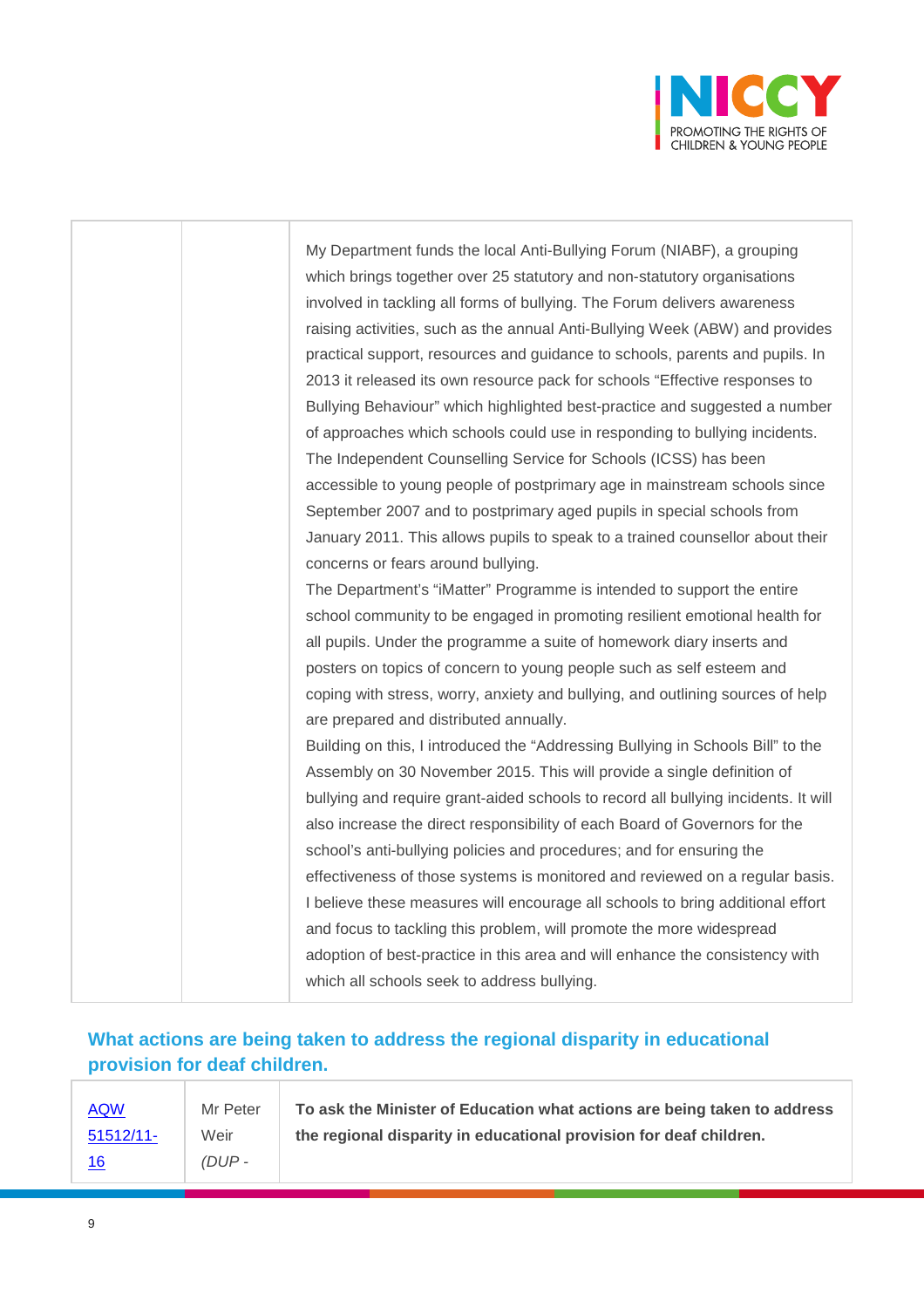

| North<br>Down) | The Education Authority (EA) has recently commenced a review of support<br>services for children with a range of identified needs. This initial analysis<br>includes services for hearing impairment. This will provide initial information on<br>the staffing profile in each of the five sub-regions to assist with future planning<br>and to begin to redress any inconsistencies in service delivery or provision that<br>may emerge. This information is likely to be shared with the EA members in |
|----------------|----------------------------------------------------------------------------------------------------------------------------------------------------------------------------------------------------------------------------------------------------------------------------------------------------------------------------------------------------------------------------------------------------------------------------------------------------------------------------------------------------------|
|                |                                                                                                                                                                                                                                                                                                                                                                                                                                                                                                          |
|                | early 2016, with recommendations, as appropriate.                                                                                                                                                                                                                                                                                                                                                                                                                                                        |

#### **Sex offences committed in school premises**

| <b>AQW</b><br>$51473/11$ -<br><u>16</u> | Mr Ross<br><b>Hussey</b><br>(UUP-<br>West<br>Tyrone) | To ask the Minister of Education, pursuant to AQW 48786/11-16, (i) for<br>an update on the meetings between departmental officials and the<br>PSNI; and (ii) to detail any new strategy in relation to reports of sex<br>offences, alleged cases of rape and physical sexual assaults committed<br>in school premises                                                                                                                                                                                                                                                                                                                                                                                                                                                                                                                                                                               |
|-----------------------------------------|------------------------------------------------------|-----------------------------------------------------------------------------------------------------------------------------------------------------------------------------------------------------------------------------------------------------------------------------------------------------------------------------------------------------------------------------------------------------------------------------------------------------------------------------------------------------------------------------------------------------------------------------------------------------------------------------------------------------------------------------------------------------------------------------------------------------------------------------------------------------------------------------------------------------------------------------------------------------|
|                                         |                                                      | Department officials recently met with the PSNI and agreed a number of<br>measures to ensure improved cooperation and communication including<br>agreement that the PSNI will inform the Education Authority (EA) when a<br>school reports a sexual offence to Social Services or PSNI. The EA and<br>PSNI will maintain their liaison through the Safeguarding Board (SBNI).<br>As you know, the objective of the SBNI is to safeguard and promote the<br>welfare of children and young people by coordinating the work and ensuring<br>the effectiveness of each person or body represented on the Board. Both the<br>EA and PSNI are members of the SBNI.<br>A PSNI officer has been invited to attend the next meeting of the Designated<br>Officers of Child Protection in Education (DOCPEG). The Department will<br>consider what further advice could be issued to schools on foot of this. |

#### **Number of pupils entitled to free school meals and that left school without achieving five or more GCSEs**

| <b>AQW</b>   | Mr        | To ask the Minister of Education to detail the number of pupils entitled |
|--------------|-----------|--------------------------------------------------------------------------|
| $51435/11$ - | Steven    | to free school meals and that left school without achieving five or more |
| 16           | Agnew     | GCSEs including English and Maths, broken down by (a) Maintained; (b)    |
|              | $(GPNI -$ | Controlled; (c) Integrated; (d) Irish-medium; and (e) gender.            |
|              |           |                                                                          |

÷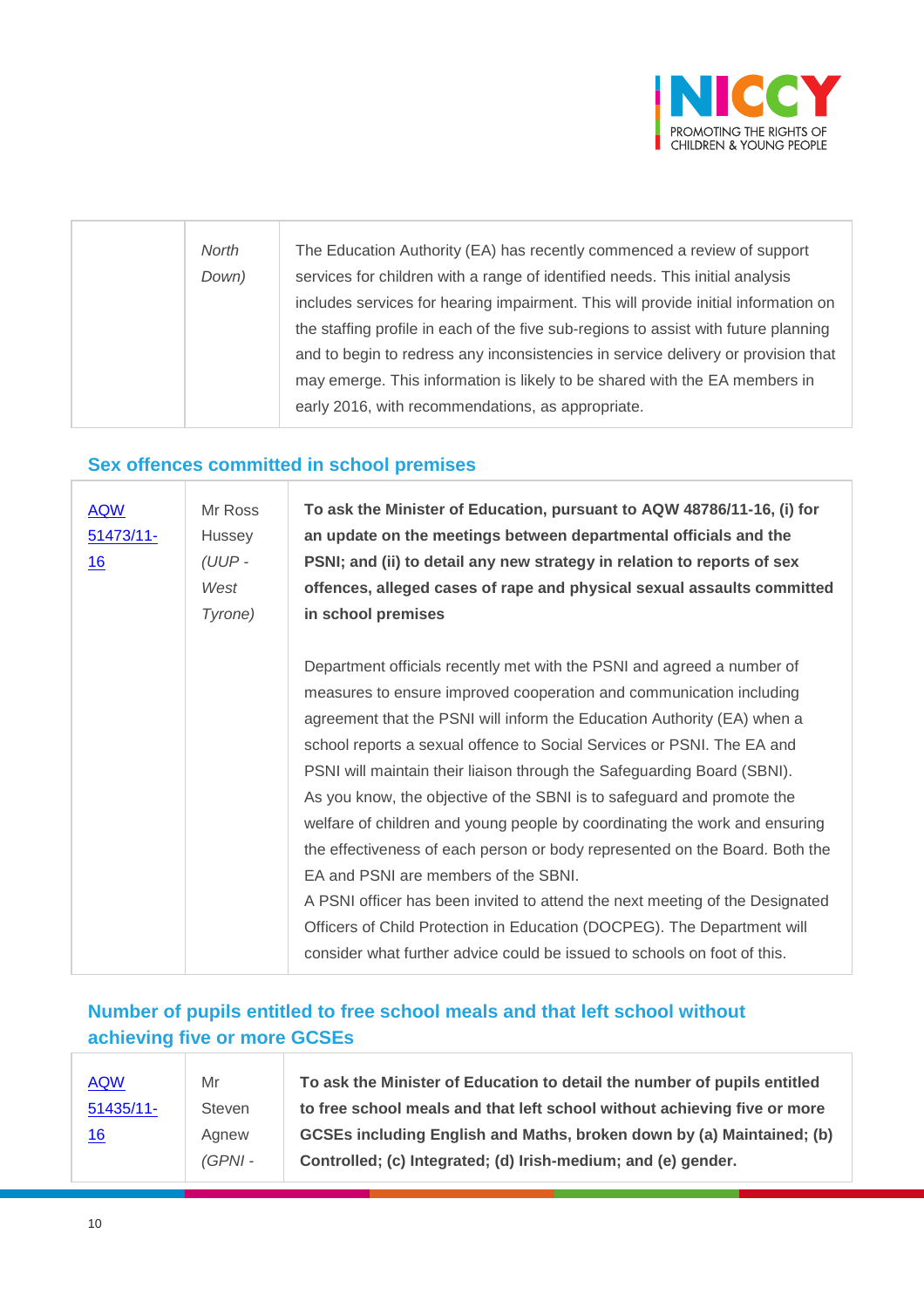

| North |                                                                                |        |
|-------|--------------------------------------------------------------------------------|--------|
| Down) | The answer can be found in the following table.                                |        |
|       | The number of pupils entitled to free school meals leaving school without      |        |
|       | achieving 5 or more GCSEs including English and Maths, 2013/14                 |        |
|       |                                                                                | Number |
|       | (a) Maintained                                                                 | 1,366  |
|       | (b) Controlled                                                                 | 875    |
|       | (c) Integrated                                                                 | 349    |
|       | (d) Irish-medium                                                               | 21     |
|       | (e) Gender - boys                                                              | 1,521  |
|       | (e) Gender - girls                                                             | 1,120  |
|       | Source: School Leavers Survey                                                  |        |
|       | Notes:                                                                         |        |
|       | 1. Maintained includes both Catholic and Other Maintained.                     |        |
|       | 2. Integrated includes both Controlled Integrated and Grant Maintained         |        |
|       | Integrated.                                                                    |        |
|       | 3. Irish Medium is not a separate management type and includes pupils from     |        |
|       | different management types; these pupils will appear twice in the above table. |        |

#### **Shared Education: Consultation with the pupils of the five individual schools moving to the Lisanelly site.**

| <b>AQW</b>  | Mr        | To ask the Minister of Education whether he will publish the                 |
|-------------|-----------|------------------------------------------------------------------------------|
| $51433/11-$ | Steven    | consultation completed with the pupils of the five individual schools        |
| <u>16</u>   | Agnew     | moving to the Lisanelly site.                                                |
|             | $(GPNI -$ |                                                                              |
|             | North     | The Department has recently carried out significant informal engagement with |
|             | Down)     | local stakeholders to develop an overarching brand for the Strule Shared     |
|             |           | Education Campus. As part of that work, discussions were held with a wide    |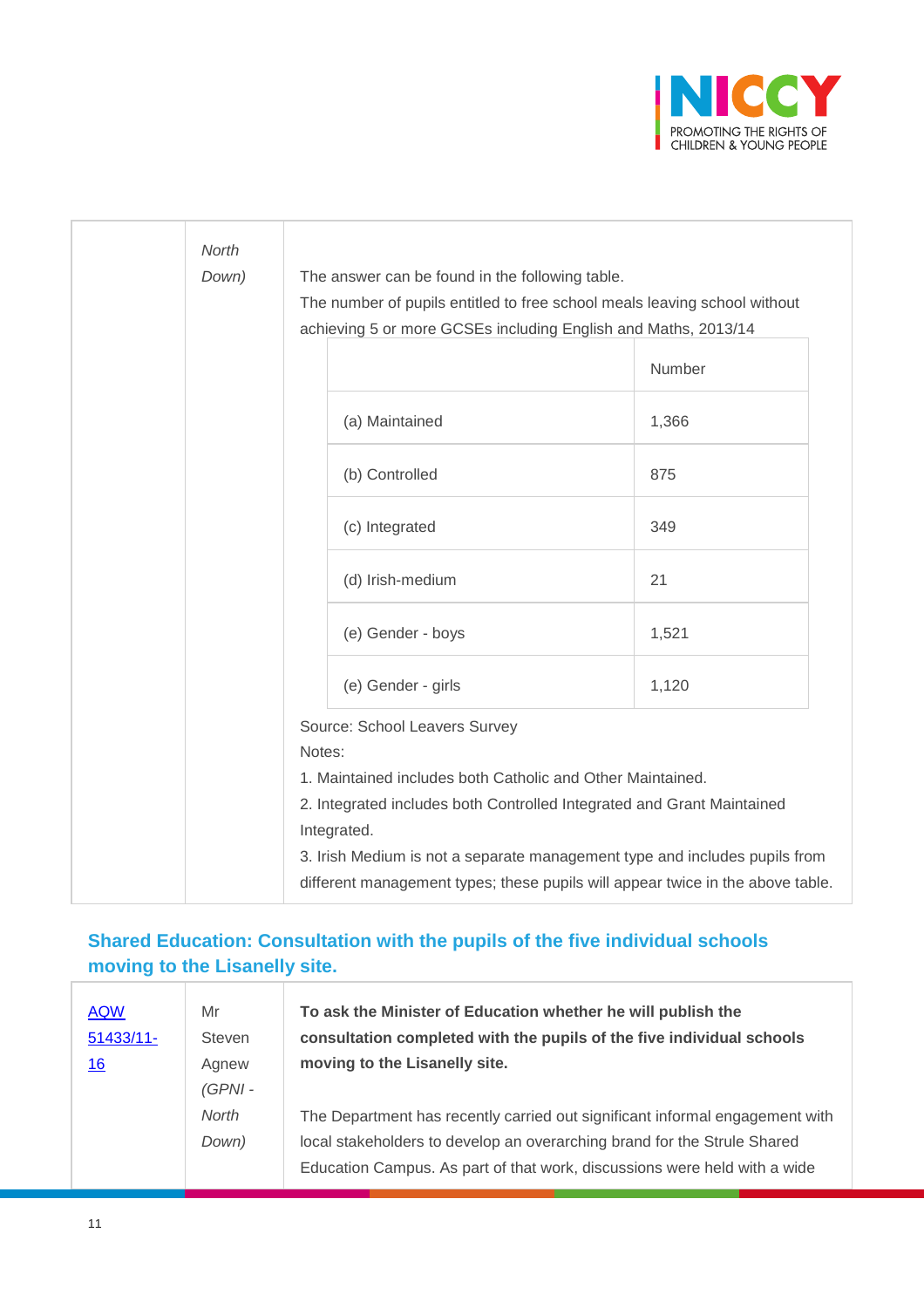

|  | range of groups and individuals, including pupils, teaching and non-teaching |
|--|------------------------------------------------------------------------------|
|  | staff, Boards of Governors, school managing authorities, community           |
|  | representatives and the general public.                                      |
|  | As this was not a formal consultation process but an aspect of the ongoing   |
|  | discussions throughout the project, a consultation report has not been       |
|  | prepared. I am pleased, however, to advise that there is widespread local    |
|  | support for the Programme and broad agreement on the new name, the           |
|  | Strule Shared Education Campus Omagh, which I announced at an event on       |
|  | 21 October.                                                                  |
|  | Further information about the Strule Programme is available on the new       |
|  | website at www.strule.org, which reflects the new branding.                  |

# **Pupils with hearing impairments**

| <b>AQW</b><br>$51403/11 -$<br>16 | Mr Peter<br>Weir<br>(DUP-<br>North | To ask the Minister of Education what plans he has to review the<br>number of teachers for deaf pupils.<br>The Department is not the employer of teachers, and is not responsible for                                                                                                                                                                                                                                                                                                                                                                                                                                                                                                                                                                                                                                                                                                                                                                                                                                   |
|----------------------------------|------------------------------------|-------------------------------------------------------------------------------------------------------------------------------------------------------------------------------------------------------------------------------------------------------------------------------------------------------------------------------------------------------------------------------------------------------------------------------------------------------------------------------------------------------------------------------------------------------------------------------------------------------------------------------------------------------------------------------------------------------------------------------------------------------------------------------------------------------------------------------------------------------------------------------------------------------------------------------------------------------------------------------------------------------------------------|
|                                  | Down)                              | the appointment of teachers. Teachers are employed by the Board of<br>Governors (BoG) for each school setting, and appointments are carried out in<br>conjunction with the relevant employing authority; such as the Education<br>Authority (EA) and the Council for Catholic Maintained Schools (CCMS) or in<br>the case of Voluntary Grammar and Grant Maintained Integrated schools by<br>individual BoGs.<br>The EA has responsibility for special needs provision for all schools and have<br>recently commenced a review of support services for children with a range of<br>identified needs. This initial analysis includes services for hearing<br>impairment. This will provide information on the staffing profile in each of the<br>five sub-regions to assist with future planning and to begin to redress any<br>inconsistencies in service delivery or provision that may emerge. This<br>information is likely to be shared with the EA members in early 2016, with<br>recommendations, as appropriate. |
| <b>AQW</b><br>51402/11-<br>16    | Mr Peter<br>Weir<br>(DUP-          | To ask the Minister of Education why one to one educational support is<br>not available for deaf children unlike other jurisdictions.                                                                                                                                                                                                                                                                                                                                                                                                                                                                                                                                                                                                                                                                                                                                                                                                                                                                                   |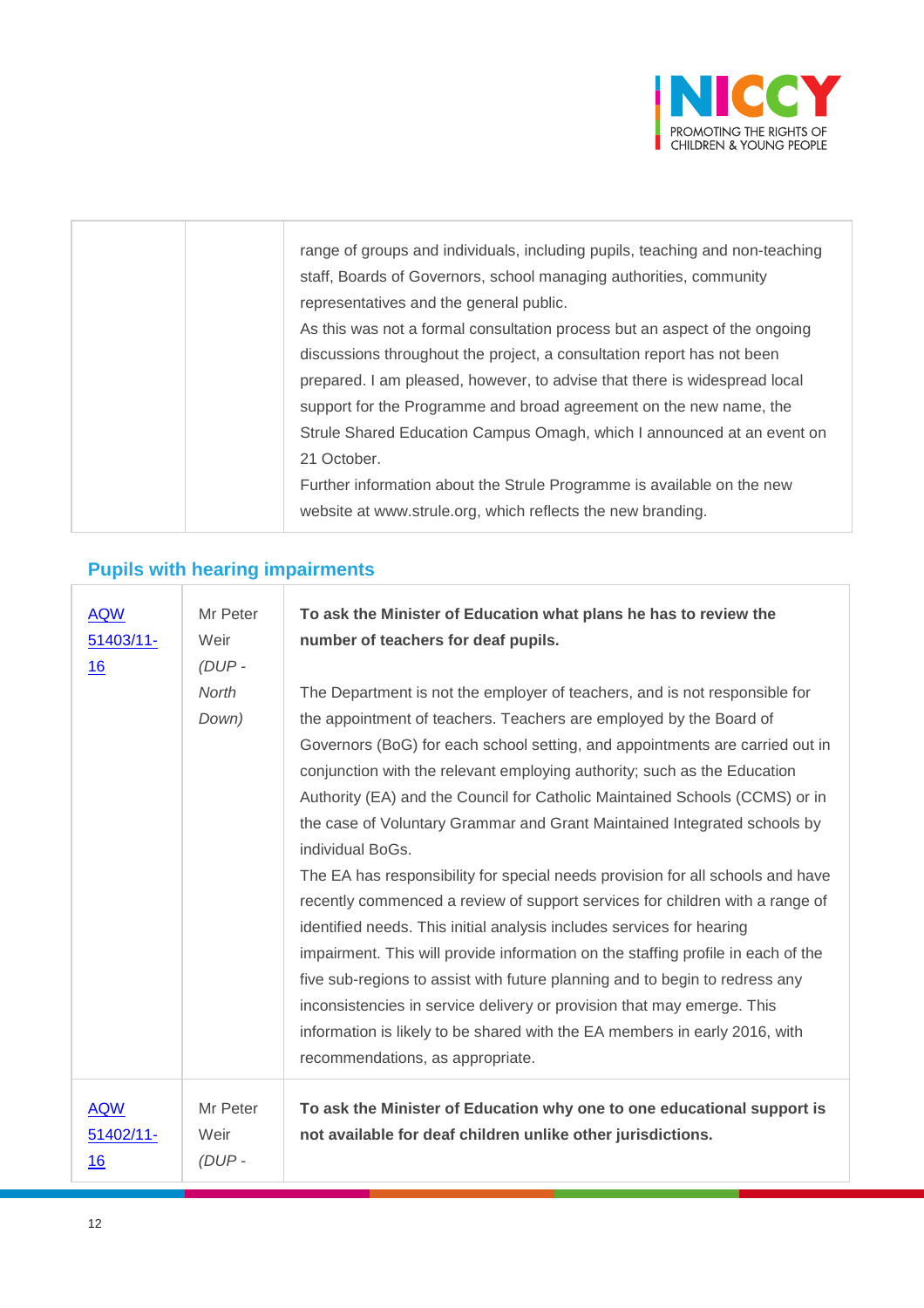

| North | The Education Authority (EA) provides a comprehensive level of support to      |
|-------|--------------------------------------------------------------------------------|
| Down) | help deaf children achieve to their full potential, tailored to the individual |
|       | needs of each child.                                                           |
|       | Support is available from the Qualified Teachers of the Deaf in the EA's       |
|       | specialist peripatetic services for the hearing impaired. Special schools are  |
|       | also an integral part of the education system, with Jordanstown School         |
|       | specialising in education for children who are hearing (or visually) impaired. |
|       | The EA also provide appropriate specialist equipment and, where deemed         |
|       | necessary, a designated level of classroom assistant support to meet the       |
|       | needs of individual pupils.                                                    |
|       |                                                                                |

#### **SEN**

| <b>AQW</b><br>$51401/11$ -<br>16 | Mr Peter<br>Weir<br>$(DUP -$<br><b>North</b><br>Down) | To ask the Minister of Education to detail who inspects the quality of the<br>specialist services available to children with special educational needs.<br>The Education and Training Inspectorate (ETI) evaluates the quality of<br>education provision for children with special educational needs in special<br>schools, mainstream schools and specialist provision.<br>The ETI does not inspect the quality of specialist health interventions, such as<br>the work of speech and language therapists.<br>The ETI has evaluated specialist services such as Middletown Centre for<br>Autism (with DES) in 2012.<br>An evaluation of pupil behaviour in schools and other educational settings was<br>carried out by ETI in 2010 across mainstream and special schools<br>Previously, surveys have been carried out by ETI, including one evaluating the<br>work of Music Therapists in special schools over the 2004-2006 period. |
|----------------------------------|-------------------------------------------------------|----------------------------------------------------------------------------------------------------------------------------------------------------------------------------------------------------------------------------------------------------------------------------------------------------------------------------------------------------------------------------------------------------------------------------------------------------------------------------------------------------------------------------------------------------------------------------------------------------------------------------------------------------------------------------------------------------------------------------------------------------------------------------------------------------------------------------------------------------------------------------------------------------------------------------------------|
| <b>AQW</b><br>51399/11-<br>16    | Mr Peter<br>Weir<br>$(DUP -$<br>North<br>Down)        | To ask the Minister of Education what action his Department is taking to<br>ensure parents are aware of the support available under a Special<br><b>Educational Needs statement.</b><br>Under legislation, the Education Authority (EA) has a duty to arrange for the<br>parent of any child with special educational needs (SEN) to be provided with<br>advice and information about matters relating to those needs.<br>The Department provides funding for the EA's Advice and Information Service.                                                                                                                                                                                                                                                                                                                                                                                                                                 |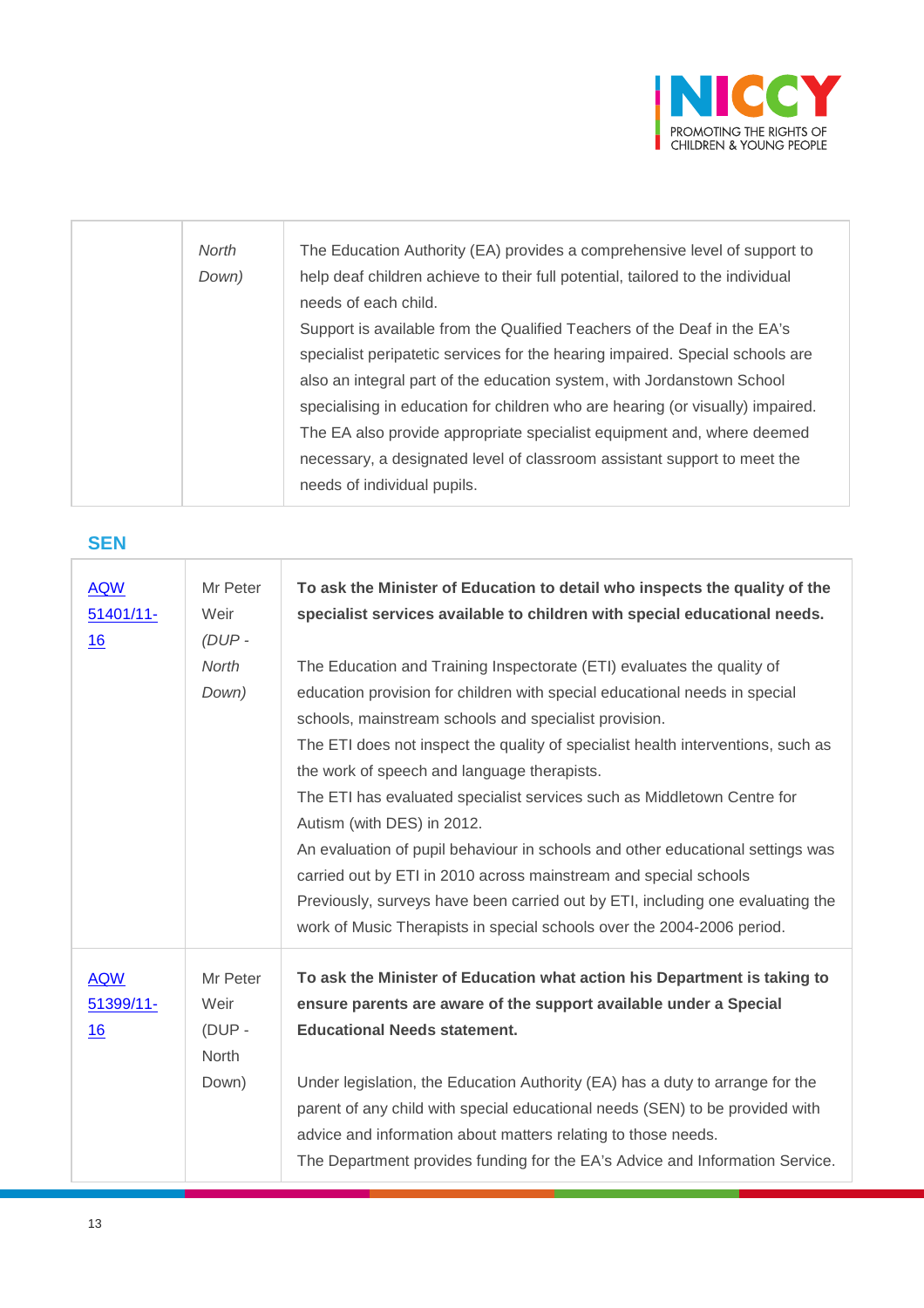

|  | This Service is to ensure that parents of children at all Stages of the Code of |
|--|---------------------------------------------------------------------------------|
|  | Practice, including those with a Statement, know where and how to access        |
|  | information and advice in relation to the needs of their children so they can   |
|  | make appropriate and informed choices and decisions.                            |
|  | When issuing a proposed Statement, parents are informed by the EA that they     |
|  | may seek advice from the Advice and Information Service or make use of the      |
|  | Dispute Avoidance and Resolution Service, which is also funded by the           |
|  | Department. Contact details for these services are provided, as are those of    |
|  | the named officer in the EA who is available to answer queries parents may      |
|  | have in regard to the statementing process or about the statement itself.       |
|  | In addition, the Code of Practice on the Identification and Assessment of SEN   |
|  | and the Supplement to the Code recognise the importance of schools and the      |
|  | EA working in partnership with the parents of a child with SEN. Both            |
|  | documents provide guidance on arrangements for informing parents about the      |
|  | support available within the school and the EA.                                 |
|  |                                                                                 |

### **Addressing domestic violence**

| <b>AQW</b><br>51370/11-<br>16 | Ms Bronwyn<br>McGahan<br>$(SF -$<br>Fermanagh<br>and South | To ask the Minister of Education what percentage of his<br>Department's budget is spent on addressing domestic violence or<br>on the delivery of the Stopping Domestic and Sexual Violence and<br>Abuse Strategy 2013-2020.                                                                                                                                                                                                                                                                                                                                                                                                                                                                                                                                                                                                                                                                                                                 |
|-------------------------------|------------------------------------------------------------|---------------------------------------------------------------------------------------------------------------------------------------------------------------------------------------------------------------------------------------------------------------------------------------------------------------------------------------------------------------------------------------------------------------------------------------------------------------------------------------------------------------------------------------------------------------------------------------------------------------------------------------------------------------------------------------------------------------------------------------------------------------------------------------------------------------------------------------------------------------------------------------------------------------------------------------------|
|                               | Tyrone)                                                    | It is not possible for my Department to estimate the percentage of costs<br>required to currently address domestic violence which contributes to the<br>new Stopping Domestic and Sexual Violence and Abuse Strategy<br>however I can provide an overview of our approach.<br>While there are no resources within the curriculum focusing specifically<br>on domestic violence, a range of teaching resources and guidance for<br>all year groups in relation to the associated Areas of Learning is<br>available from the Council for the Curriculum, Examinations and<br>Assessment's website and has been circulated in hard copy to schools.<br>My Department has also recently issued updated Relationships and<br>Sexuality Education Guidance, partly in response to the draft Stopping<br>Domestic and Sexual Violence and Abuse in Northern Ireland Strategy.<br>The Department's iMatter programme is the overarching vehicle for |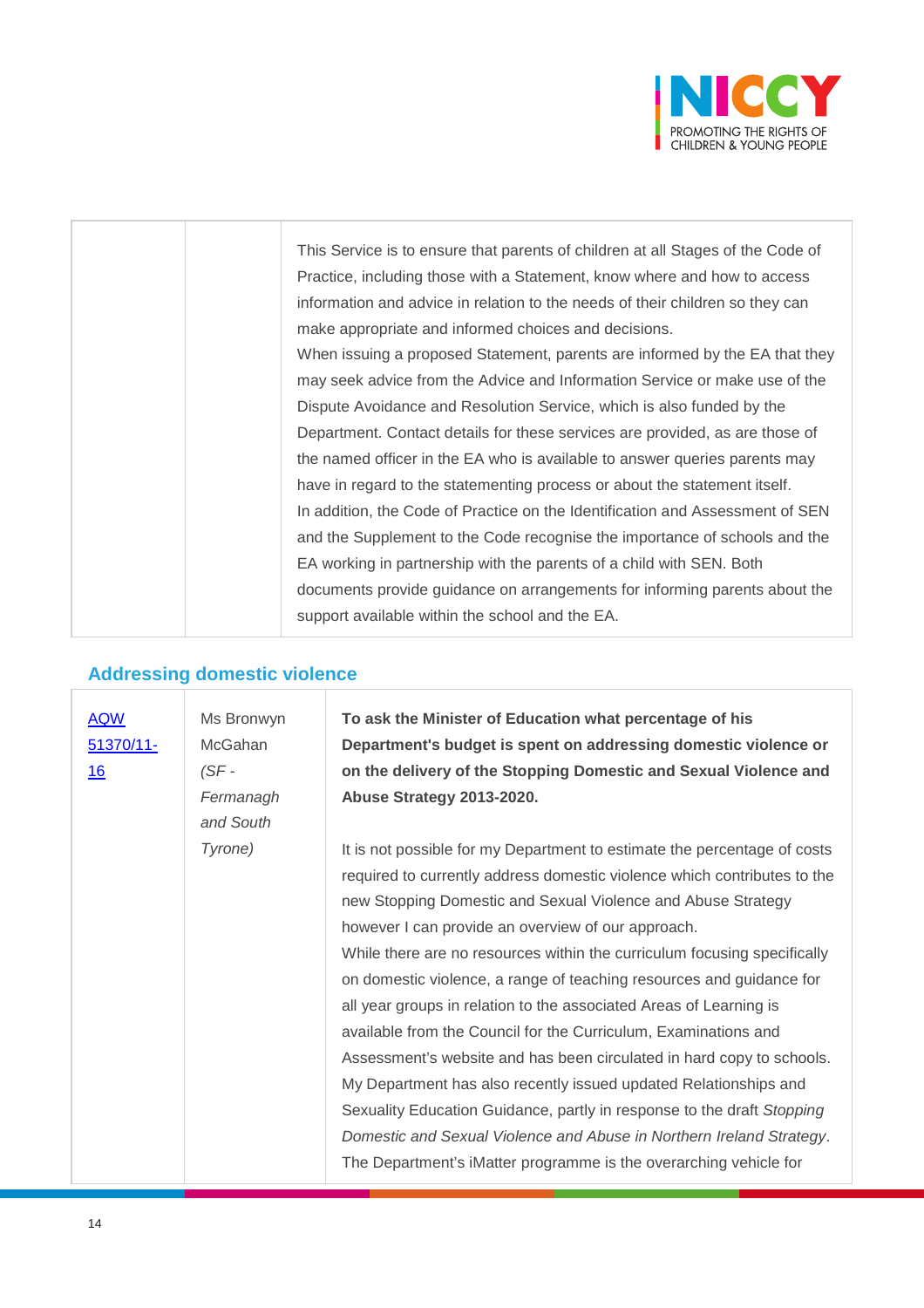

|  | promoting pupils' emotional health and wellbeing and there are a           |
|--|----------------------------------------------------------------------------|
|  | number of areas within this that provide support to children and young     |
|  | people experiencing domestic violence:                                     |
|  | iMatter resources produced for schools include the subject of 'Family      |
|  | Problems' which covers domestic violence. These resources include          |
|  | posters, leaflets and diary inserts.                                       |
|  | My Department funds the Women's Aid 'Helping Hands' teacher                |
|  | training programme which was specifically developed in response to an      |
|  | identified need to share understanding and best practice in order to       |
|  | provide support and protection for primary aged children affected by       |
|  | domestic violence.                                                         |
|  | My Department has also commissioned NSPCC to undertake a                   |
|  | 'Preventative Education' project which aims to build the capacity of staff |
|  | in primary schools (including special schools) to build the capacity of    |
|  | school staff to deliver effective preventative education addressing such   |
|  | sensitive issues as domestic violence. The project is currently at the     |
|  | development stage and will be piloted in primary and special schools       |
|  | throughout NI before further roll out.                                     |

# **Youth Council for Northern Ireland**

| <b>AQW</b><br>$51231/11-$<br><u>16</u> | Ms Claire<br>Sugden<br>(IND - East<br>Londonderry) | To ask the Minister of Education for his assessment of (i) the<br>Youth Council for Northern Ireland's contribution to the youth<br>sector, (ii) the future of the Youth Council for Northern Ireland;<br>and (iii) the evolving role of the Youth Council for Northern Ireland<br>since it was formed.                                                                                                                                                                                                                                                                                    |
|----------------------------------------|----------------------------------------------------|--------------------------------------------------------------------------------------------------------------------------------------------------------------------------------------------------------------------------------------------------------------------------------------------------------------------------------------------------------------------------------------------------------------------------------------------------------------------------------------------------------------------------------------------------------------------------------------------|
|                                        |                                                    | Since it was established in 1990, the Youth Council has performed a<br>range of statutory functions to support regional voluntary youth<br>organisations as set out in the Youth Service (NI) Order 1989. These<br>have included:<br>Advising the Department, Education and Library Boards (the Education<br>Authority) and other bodies on the development of the youth service;<br>To encourage cross-community activity by the youth service;<br>To encourage the provision of facilities for the youth service and<br>facilities which are especially beneficial to young persons; and |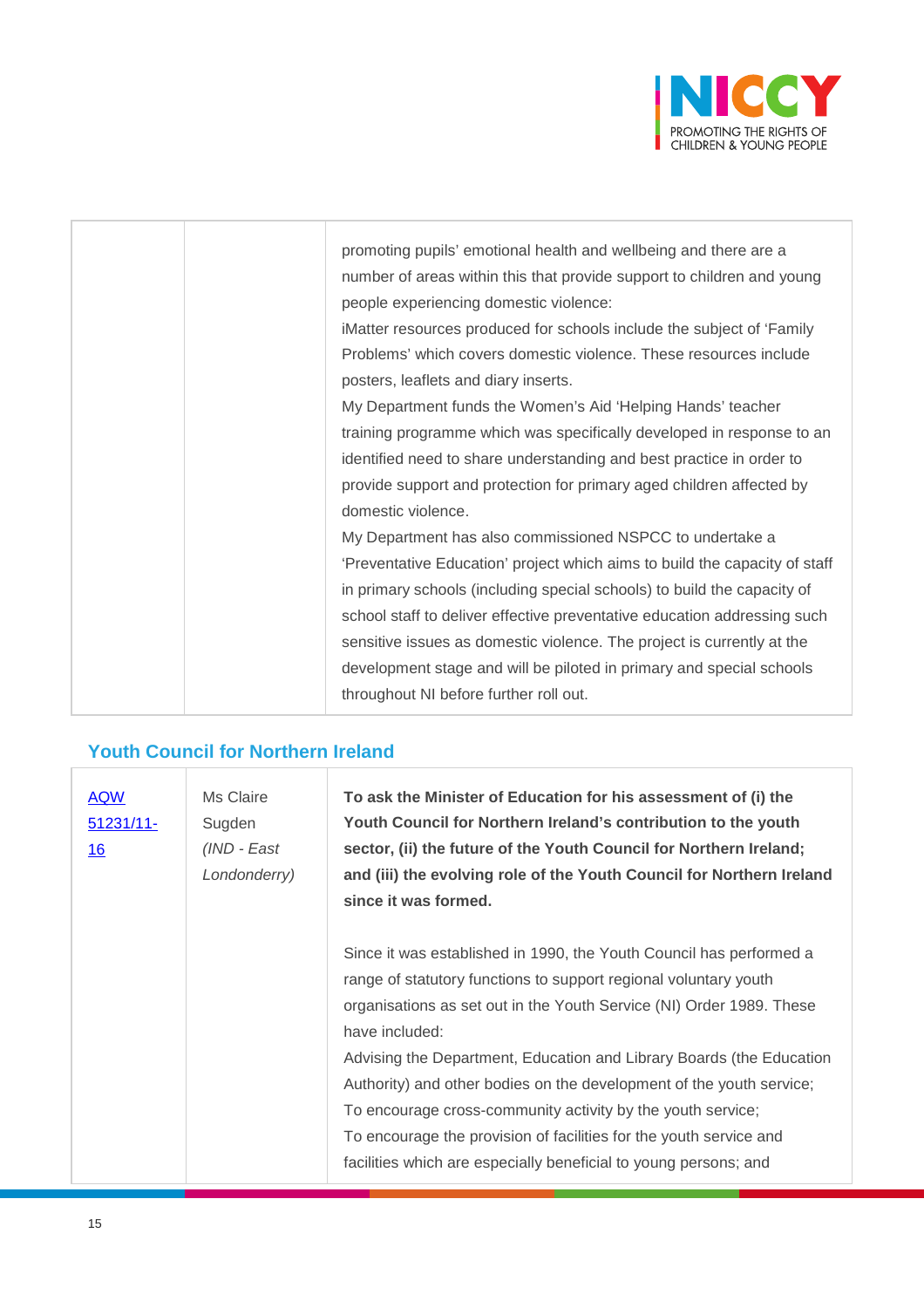

|  | To encourage and assist the coordination and efficient use of the<br>resources of the youth service.<br>The Youth Council has discharged its duties in a professional and<br>effective manner throughout its 25 years and I acknowledge the<br>dedication of its staff and Board, who have contributed greatly to the<br>development of a vibrant and robust regional youth service who provide<br>support to local youth groups.<br>As you will be aware, I am currently considering the responses to the<br>recent public consultation held on the future of the Youth Council and I |
|--|----------------------------------------------------------------------------------------------------------------------------------------------------------------------------------------------------------------------------------------------------------------------------------------------------------------------------------------------------------------------------------------------------------------------------------------------------------------------------------------------------------------------------------------------------------------------------------------|
|  | will be announcing my decision on the way forward shortly.                                                                                                                                                                                                                                                                                                                                                                                                                                                                                                                             |
|  |                                                                                                                                                                                                                                                                                                                                                                                                                                                                                                                                                                                        |

### **Funding for the Youth Service**

÷

| <b>AQW</b><br>51228/11-<br>16 | Ms Claire<br>Sugden<br>(IND - East<br>Londonderry) | To ask the Minister of Education whether (i) funding for the youth<br>service is ring fenced; and if so, (ii) he has plans to maintain this<br>protection.                                                                                                                                                                                                                                                                                                                                              |
|-------------------------------|----------------------------------------------------|---------------------------------------------------------------------------------------------------------------------------------------------------------------------------------------------------------------------------------------------------------------------------------------------------------------------------------------------------------------------------------------------------------------------------------------------------------------------------------------------------------|
|                               |                                                    | Funding to the Education Authority for youth services during 2015-16<br>has been protected. A separate budget exists for the Youth Council.<br>Departmental budgets beyond 2015-16 are not yet available, but it is<br>known that the outlook will continue to be challenging for public sector<br>financing. Therefore, I cannot confirm at this stage if I will be in a<br>position to maintain the current protection in place for the Education<br>Authority's youth service budget beyond 2015-16. |

#### **Children with severe learning difficulties not being educated in severe learning disability schools.**

| <b>AQW</b> | Mr    | To ask the Minister of Education how many children with statements confirming              |
|------------|-------|--------------------------------------------------------------------------------------------|
| 5121       | Jim   | their severe learning difficulties classification are not being educated in severe         |
| $1/11-$    | Allis | learning disability schools.                                                               |
| 16         | ter   |                                                                                            |
|            | (TU)  | In 2014/15, out of 1,484 pupils that have a statement of special educational needs and     |
|            | V -   | whose primary need is severe learning difficulties, 159 are educated in a school that is   |
|            | Nor   | not classified as a "severe learning difficulties" or "severe learning difficulties / mild |
|            | th    | learning difficulties" special school.                                                     |
|            |       |                                                                                            |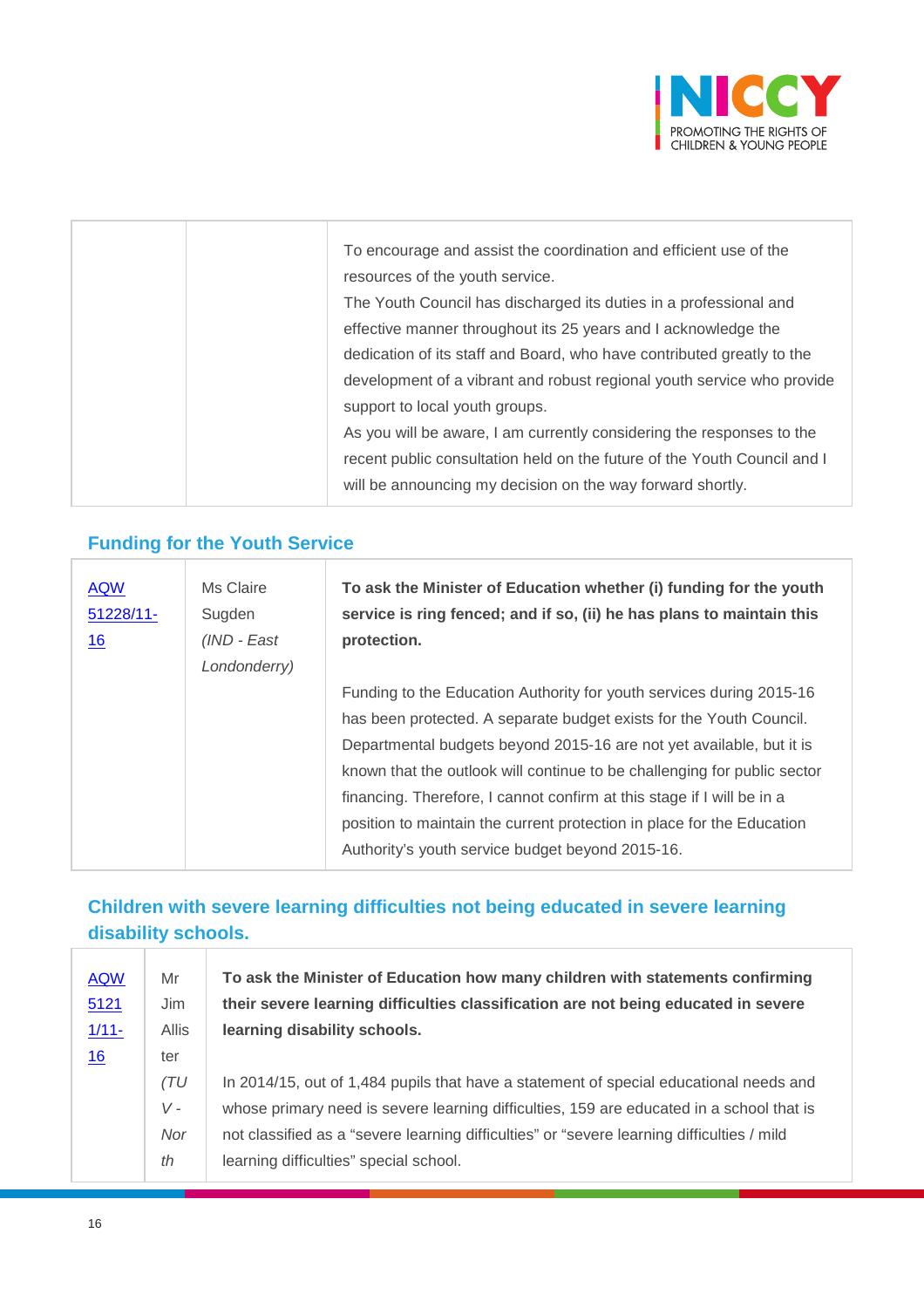

| Antr | Support for pupils with special educational needs is tailored to the individual needs of the |
|------|----------------------------------------------------------------------------------------------|
| im)  | child and a child with SEN and a statement can be educated in a special school or a          |
|      | mainstream school.                                                                           |
|      | Source: NI school census                                                                     |
|      | Notes:                                                                                       |
|      | Figures relate to the 2014/15 academic year. While the 2015/16 school census took            |
|      | place on the 9th October this year, provisional figures will not be available until          |
|      | December 2015 and will not be finalised figures until February 2016.                         |
|      | Figures include pupils at stage 5 on the Special Educational Needs Code of Practice that     |
|      | have "severe learning difficulties" listed as their primary special educational needs.       |
|      | Classification of special school types can be found here:                                    |
|      | https://www.deni.gov.uk/sites/default/files/publications/de/Review%20of%20Special%20         |
|      | School%20Provision%20in%20Northern%20Ireland%282%29.pdf. Please note that as                 |
|      | Belmont and Foyleview special schools have amalgamated since, any pupils attending           |
|      | the new Ardnashee special school have been counted as attending an SLD/MLD special           |
|      | school.                                                                                      |
|      | Figures include pupils enrolled in primary (nursery units, reception and year $1 - 7$        |
|      | classes), post primary and special schools.                                                  |
|      |                                                                                              |

# **Department of Education and the PfG**

| <b>AQW</b><br>$50445/11$ -<br><u>16</u> | Mr David<br><b>McNarry</b><br>(UKIP - | To ask the Minister of Education how the Programme for<br>Government 2011-16 could be reviewed and modified to better<br>facilitate his Department. |
|-----------------------------------------|---------------------------------------|-----------------------------------------------------------------------------------------------------------------------------------------------------|
|                                         | Strangford)                           |                                                                                                                                                     |
|                                         |                                       | A review of the implementation of the current Programme for Government                                                                              |
|                                         |                                       | (PfG) is being undertaken by OFMdFM to identify opportunities to support                                                                            |
|                                         |                                       | more effective delivery.                                                                                                                            |
|                                         |                                       | A number of lessons have been learned in relation to the structure,                                                                                 |
|                                         |                                       | administration and governance of the PfG that have fed into the review                                                                              |
|                                         |                                       | process and will ultimately inform the preparation of future PfGs.                                                                                  |
|                                         |                                       | The Stormont House Agreement requires the parties that will form the next                                                                           |
|                                         |                                       | Executive to resolve the PfG before Ministers are appointed.                                                                                        |
|                                         |                                       | This constrains the time available for development work following the next                                                                          |
|                                         |                                       | election. For this reason, to the extent possible, preparatory work is in                                                                           |
|                                         |                                       | hand now to review the implementation of the current Programme, and to                                                                              |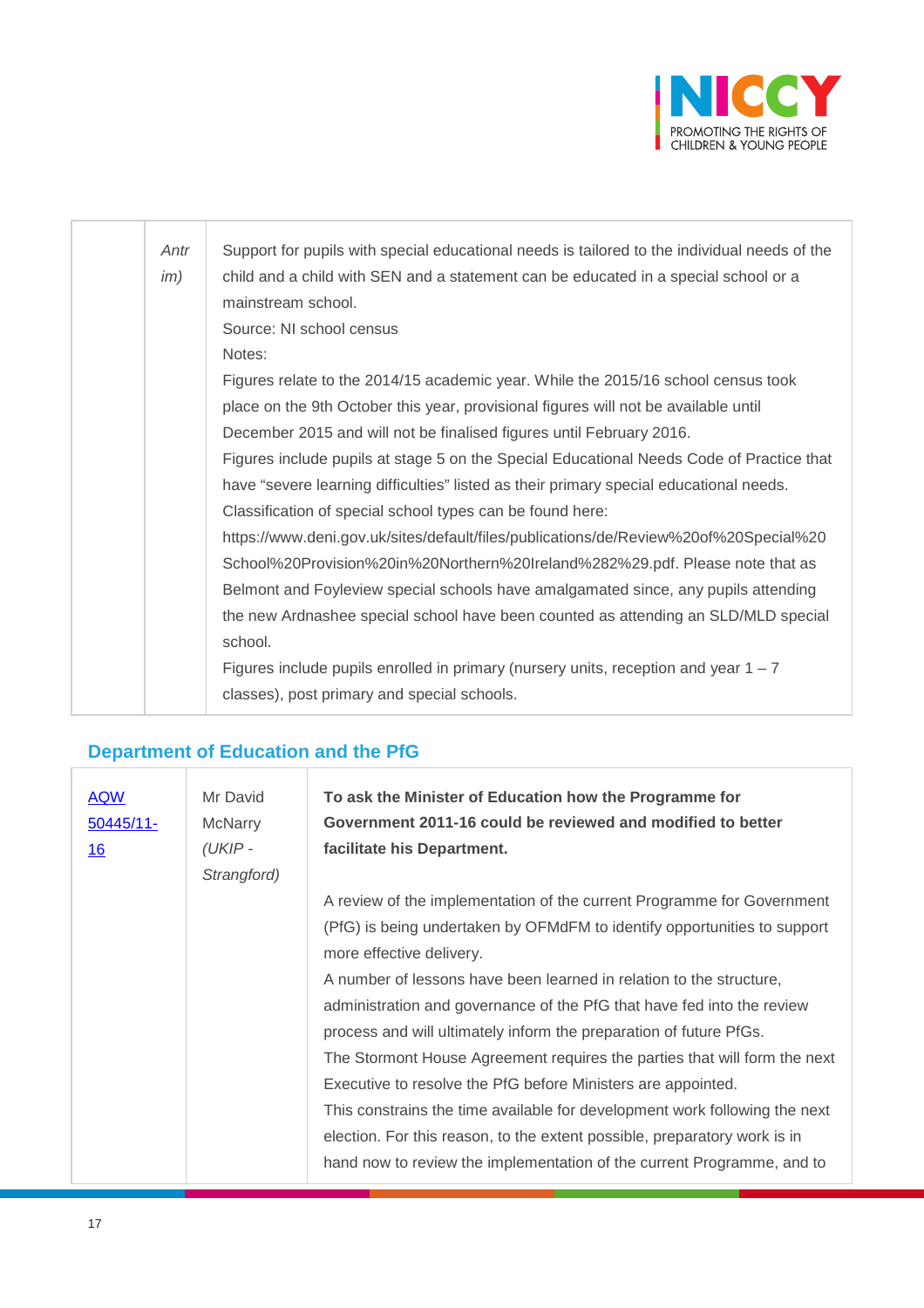

|  | position us to secure early agreement on a way forward.                      |
|--|------------------------------------------------------------------------------|
|  | It will be important that the processes that lead to the development of the  |
|  | next PfG are responsive to a number of critical influencing factors          |
|  | including: the aspirations of people; the financial position; achievement of |
|  | wellbeing; new structures and powers in local government; and being          |
|  | capable of implementation.                                                   |
|  |                                                                              |

#### **Assistance to statutory agencies that may go over budget due to a lack of staff applying for the voluntary redundancy scheme.**

| Mr Steven | To ask the Minister of Finance and Personnel what assistance can be        |
|-----------|----------------------------------------------------------------------------|
| Agnew     | given to statutory agencies that may go over budget due to a lack of       |
| $(GPNI -$ | staff applying for the voluntary redundancy scheme.                        |
| North     |                                                                            |
| Down)     | It is for departments and their arm's length bodies to manage within       |
|           | agreed budget allocations, taking account of robust assumptions around     |
|           | the impact of the voluntary exit scheme.                                   |
|           | The Executive's In-year monitoring process provides an opportunity for     |
|           | departments to bid for any inescapable pressures arising during the course |
|           | of the year that cannot be managed internally.                             |
|           |                                                                            |

#### **Family Fund**

| <b>AQW</b><br>$51215/11$ -<br><u>16</u> | Mr Roy<br>Beggs<br>$(UUP -$<br>East<br>Antrim) |           | To ask the Minister of Health, Social Services and Public Safety to detail (i)<br>the number of applications received; (ii) how much was awarded and<br>distributed by the Family Fund in each of the last three years; and (iii) how<br>much funding will be available in the 2016-2017 financial year. |                                    |                              |
|-----------------------------------------|------------------------------------------------|-----------|----------------------------------------------------------------------------------------------------------------------------------------------------------------------------------------------------------------------------------------------------------------------------------------------------------|------------------------------------|------------------------------|
|                                         |                                                |           | (i & ii) The data in the table below was provided by the Family Fund (FF) who                                                                                                                                                                                                                            |                                    |                              |
|                                         |                                                |           | administer and process grant applications.                                                                                                                                                                                                                                                               |                                    |                              |
|                                         |                                                | Year      | <b>Applications</b><br><b>Received</b>                                                                                                                                                                                                                                                                   | <b>Awarded by</b><br><b>DHSSPS</b> | <b>Distributed</b><br>by FF* |
|                                         |                                                | 2012/2013 | 3,720                                                                                                                                                                                                                                                                                                    | 1,576,212                          | 1,683,444                    |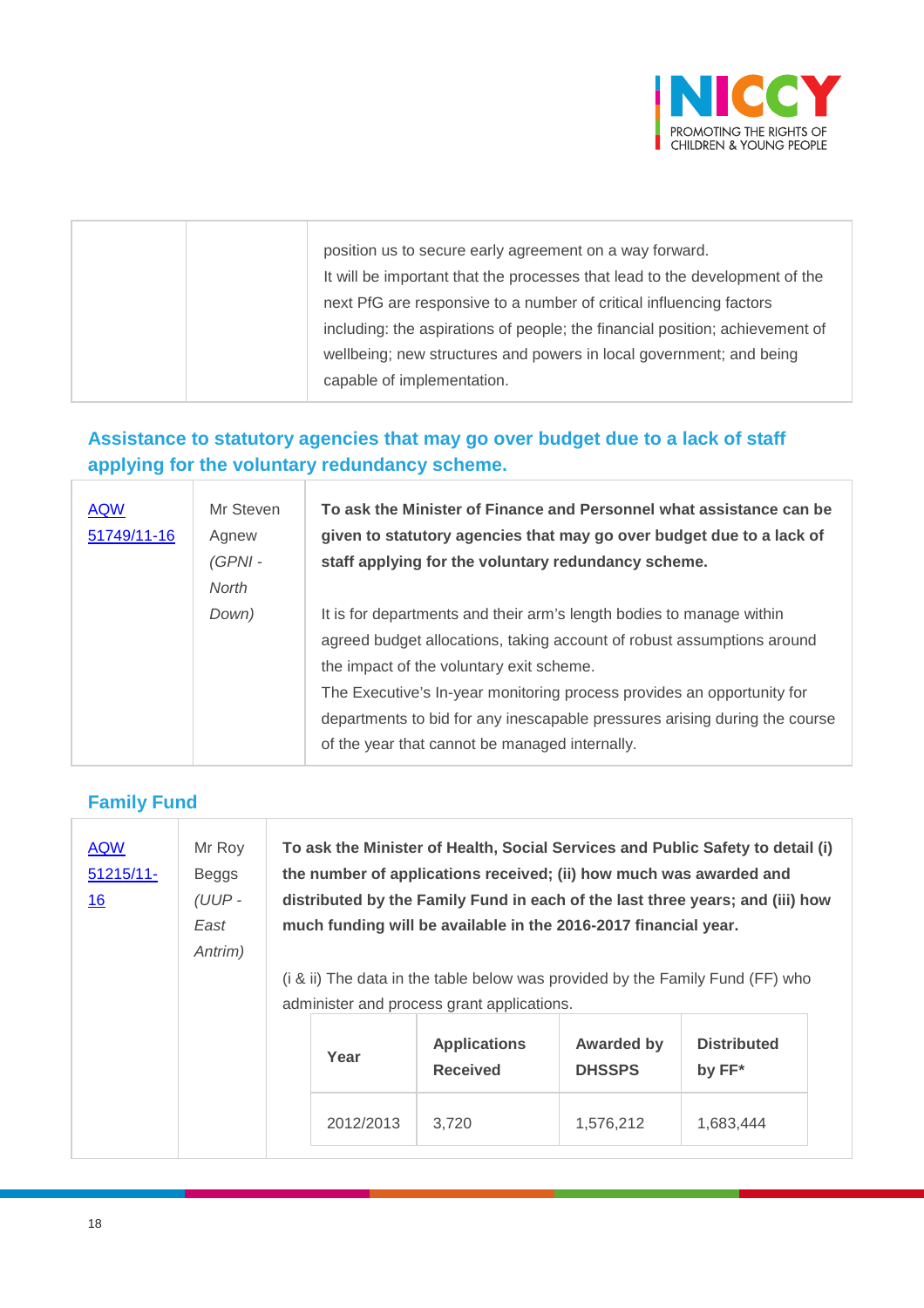

| 2013/2014 | 3,053                                                                                                                                                                                                                                                                                                                                                                                                                                                                | 1,576,212 | 1,693,631 |
|-----------|----------------------------------------------------------------------------------------------------------------------------------------------------------------------------------------------------------------------------------------------------------------------------------------------------------------------------------------------------------------------------------------------------------------------------------------------------------------------|-----------|-----------|
| 2014/2015 | 4,479                                                                                                                                                                                                                                                                                                                                                                                                                                                                | 1,572,106 | 1,679,593 |
|           | * The amount distributed by FF is higher than the amount provided by the<br>Department as the Family Fund realises additional income by using a range of<br>suppliers to fulfil its grant support and this ensures that discounts and rebates<br>from suppliers can be utilised as grant income to support more families.<br>(iii) It is not possible at this stage to advise on the funding allocation for the FF<br>for 2016/17 as the budget has not been agreed. |           |           |

### **Early Intervention Transformation Programmes**

| <b>AQW</b><br>50753/11-<br><u>16</u> | Ms Claire<br>Sugden<br>(IND - East<br>Londonderry) | To ask the Minister of Health, Social Services and Public Safety for<br>an update on (i) dementia; and (ii) early intervention transformation<br>programmes under the Delivering Social Change initiative. |
|--------------------------------------|----------------------------------------------------|------------------------------------------------------------------------------------------------------------------------------------------------------------------------------------------------------------|
|                                      |                                                    | Progress is being made across each of the work streams in the                                                                                                                                              |
|                                      |                                                    | Delivering Social Change Dementia initiative. Scoping exercises have                                                                                                                                       |
|                                      |                                                    | now been completed for all of the work streams including: awareness                                                                                                                                        |
|                                      |                                                    | raising, information and support; training of staff; and short breaks                                                                                                                                      |
|                                      |                                                    | respite and support to carers; and the recruitment of ten dementia                                                                                                                                         |
|                                      |                                                    | navigators is underway.                                                                                                                                                                                    |
|                                      |                                                    | The Early Intervention Transformation Programme continues to make                                                                                                                                          |
|                                      |                                                    | good progress as its workstreams are well established and a number of                                                                                                                                      |
|                                      |                                                    | projects are now delivering services to embed early intervention                                                                                                                                           |
|                                      |                                                    | approaches for the purpose of improving the lives of children in                                                                                                                                           |
|                                      |                                                    | Northern Ireland.                                                                                                                                                                                          |

### **Families Matter Strategy update**

| <b>AQW</b> | Mr Chris  | To ask the Minister of Health, Social Services and Public Safety for an |
|------------|-----------|-------------------------------------------------------------------------|
| 50734/11-  | Lyttle    | update on the Families Matter Strategy.                                 |
| <u>16</u>  | $(APNI -$ |                                                                         |
|            | East      | The Families Matter strategy emphasised the need to prioritise early    |
|            | Belfast)  | intervention and prevention services to support parents and families in |

r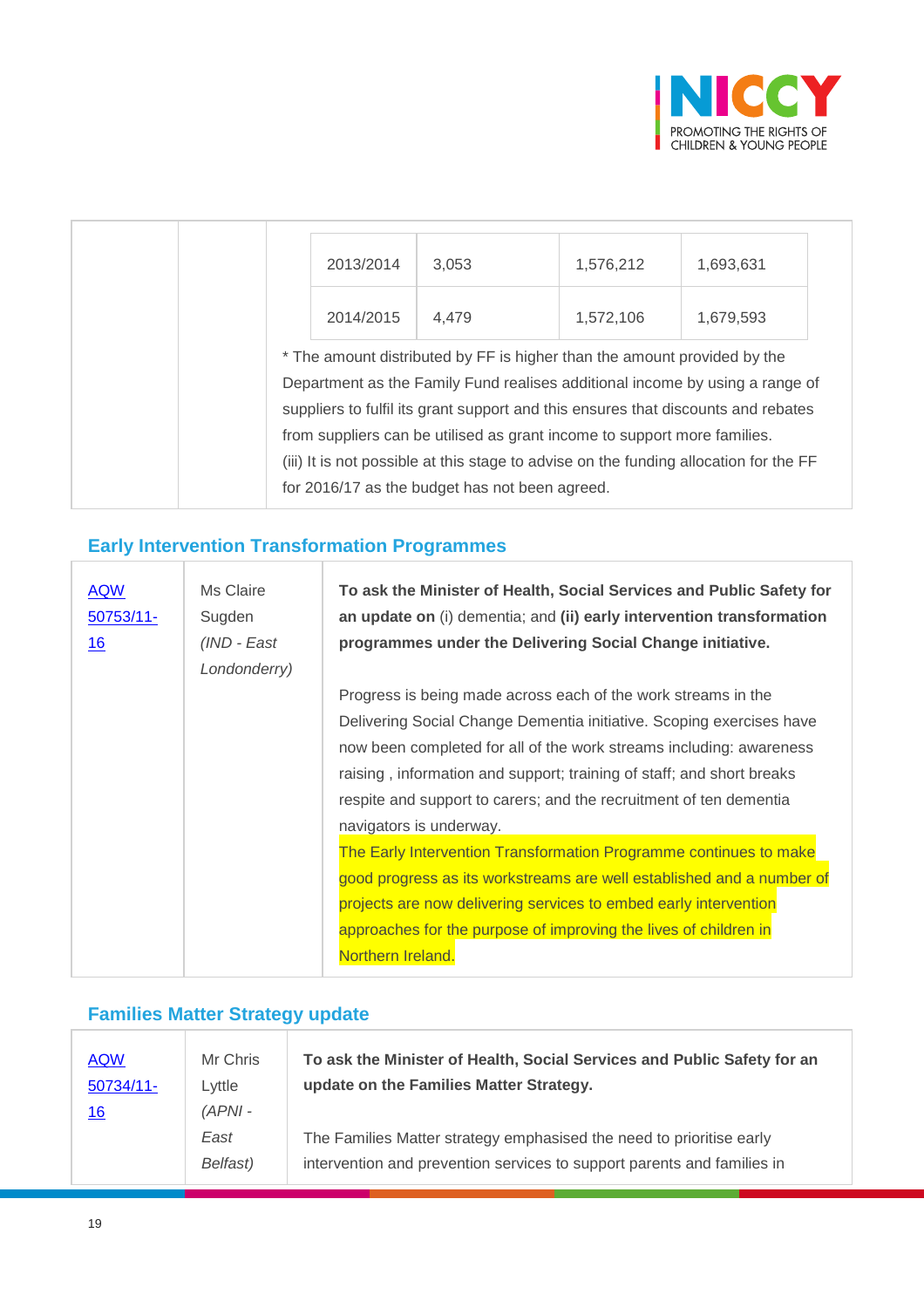

| Northern Ireland. The strategy acts as a framework for delivery of family       |
|---------------------------------------------------------------------------------|
| support services and focuses on joint and partnership working at strategic      |
| and operational levels. My Department allocated £2.8m funding to deliver        |
| services in support of the aims and objectives of Families Matter under four    |
| themes: information for parents and service planners; access to services;       |
| supporting families and parents; and working together for families and          |
| communities. Key developments under implementation of the strategy              |
| include: the creation of a family support website, which receives up to 30,000  |
| hits per month; and the development of a network of 27 Family Support Hubs      |
| across Northern Ireland. The Early Intervention Transformation Programme,       |
| which is led by my Department and supported by five other government            |
| departments, is also delivering the early intervention aims of Families Matter. |

#### **Support to suicide prevention groups specifically targeted at 17-18 year olds within South Down**

| <b>AQW</b><br>50639/11-<br>16 | Mr Seán<br>Rogers<br>(SDLP-<br>South | To ask the Minister of Health, Social Services and Public Safety to detail<br>what support his Department is giving to suicide prevention groups<br>specifically targeted at 17-18 year olds within South Down.                                                                                                                                                                         |
|-------------------------------|--------------------------------------|-----------------------------------------------------------------------------------------------------------------------------------------------------------------------------------------------------------------------------------------------------------------------------------------------------------------------------------------------------------------------------------------|
|                               | Down)                                | In 2015/16 the Public Health Agency provided funding of £70k to MACS for<br>mentoring and one to one support for young people aged 16-25. £20k was<br>also provided to Start 360 for mentoring support for 20 young people aged<br>11-25 who are at risk of suicide and self harm. A range of further suicide<br>prevention services in the South Down area are open to all age groups. |

#### **Spending on mental health provision**

| <b>AQW</b>  | Mr Samuel    | To ask the Minister of Health, Social Services and Public Safety to   |
|-------------|--------------|-----------------------------------------------------------------------|
| 50609/11-16 | Gardiner MBE | detail how much has been spent on mental health provision in          |
|             | (UUP - Upper | each of the last ten years.                                           |
|             | Bann)        |                                                                       |
|             |              | Expenditure by the Health and Social Care Trusts in the Mental Health |
|             |              | Programme of Care in the last ten years available was:                |
|             |              | £m                                                                    |